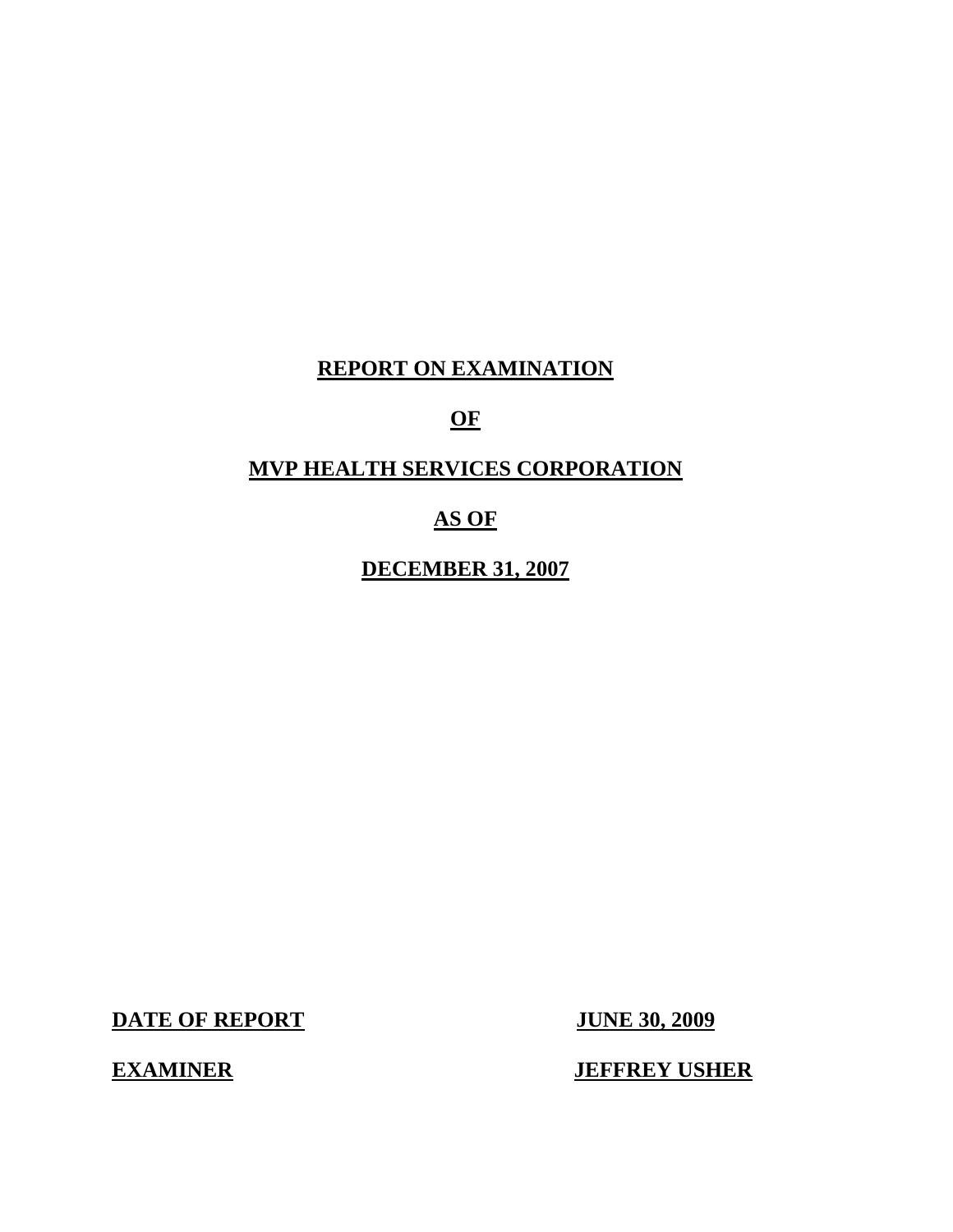# **TABLE OF CONTENTS**

## **ITEM NO.**

## **PAGE NO.**

| 1. | Scope of examination                        | $\overline{2}$ |
|----|---------------------------------------------|----------------|
| 2. | Description of Plan                         | 3              |
|    | A. Management and controls                  | 3              |
|    | B. Territory and plan of operation          | 5              |
|    | C. Reinsurance                              | 5              |
|    | D. Holding company system                   | 6              |
|    | E. Consolidated tax agreement               | 15             |
|    | F. Underwriting ratios                      | 16             |
|    | G. Allocation of expenses                   | 17             |
|    | H. Abandoned Property Law                   | 18             |
| 3. | <b>Financial statements</b>                 | 19             |
|    | A. Balance sheet                            | 19             |
|    | B. Underwriting and investment exhibit      | 20             |
| 4. | Claims unpaid                               | 21             |
| 5. | Compliance with prior report on examination | 22             |
| 6. | Summary of comments and recommendations     | 24             |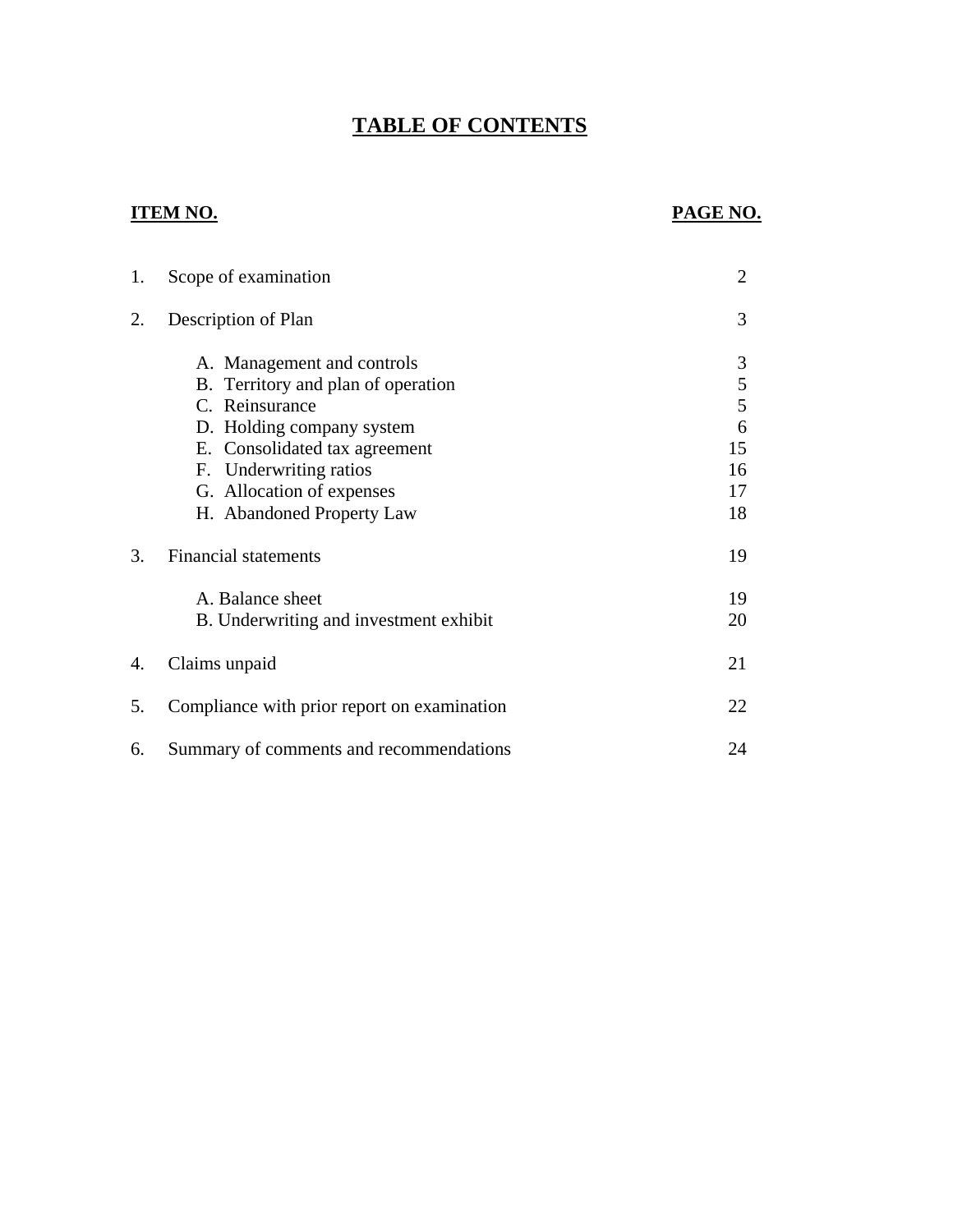

STATE OF NEW YORK INSURANCE DEPARTMENT 25 BEAVER STREET NEW YORK, NY 10004

Governor David A. Patterson Governor Eric R. Dinallo

**Superintendent** 

June 30, 2009

Honorable Eric R. Dinallo Superintendent of Insurance Albany, New York 12257

Sir:

Pursuant to the requirements of the New York Insurance Law, and acting in accordance with the instructions contained in Appointment Number 22768, dated May 29, 2009, attached hereto, I have made an examination into the condition and affairs of MVP Health Services Corporation, a not-for-profit health services corporation licensed pursuant to Article 43 of the New York Insurance Law, as of December 31, 2007 and submitted the following report thereon.

The examination was conducted at the Plan's home office located at 625 State Street, Schenectady, New York.

Whenever the designations "the Plan" or "MVPHSC" appear herein, without qualification, they should be understood to indicate MVP Health Services Corporation.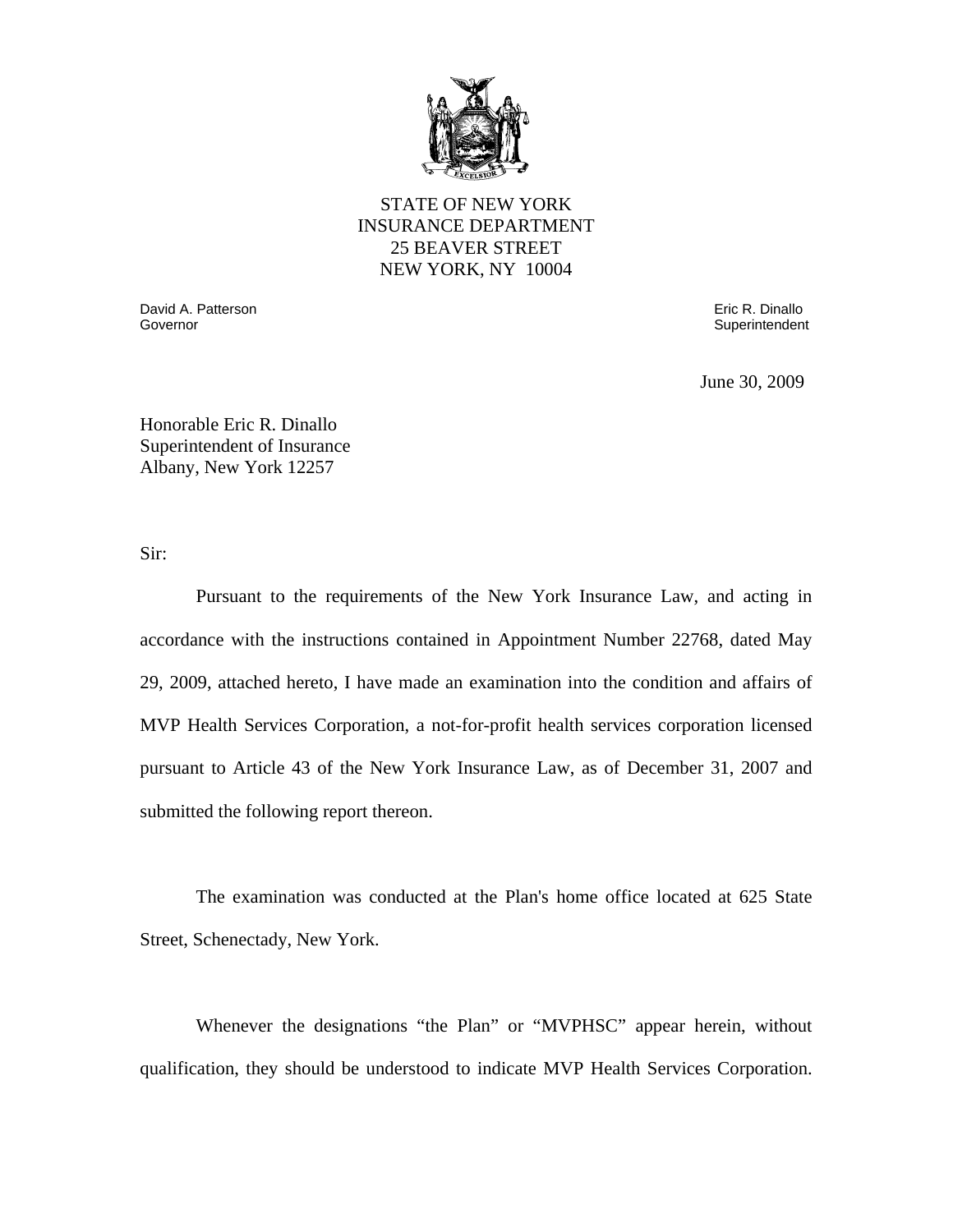#### **1. SCOPE OF EXAMINATION**

<span id="page-3-0"></span>The previous examination of the Plan was conducted as of December 31, 2003. This examination covers the four-year period from January 1, 2004 through December 31, 2007. Transactions occurring subsequent to the date of this examination were reviewed where deemed appropriate by the examiner.

The examination comprised a verification of assets and liabilities as of December 31, 2007, in accordance with statutory accounting principles, as adopted by the Department, a review of income and disbursements deemed necessary to accomplish such verification, and utilized, to the extent considered appropriate, work performed by the Plan's independent certified public accountants. A review or audit was also made of the following items as called for in the *Examiners Handbook of the National Association of Insurance Commissioners* (NAIC):

> History of Plan Management of Plan Corporate records Fidelity bonds and other insurance Employee relations and welfare Territory and plan of operations Growth of Plan Reinsurance Accounts and records Loss experience Financial statements

This report on examination is confined to financial statements and comments on those matters which involve departures from laws, regulations or rules, or which are deemed to require explanation or description.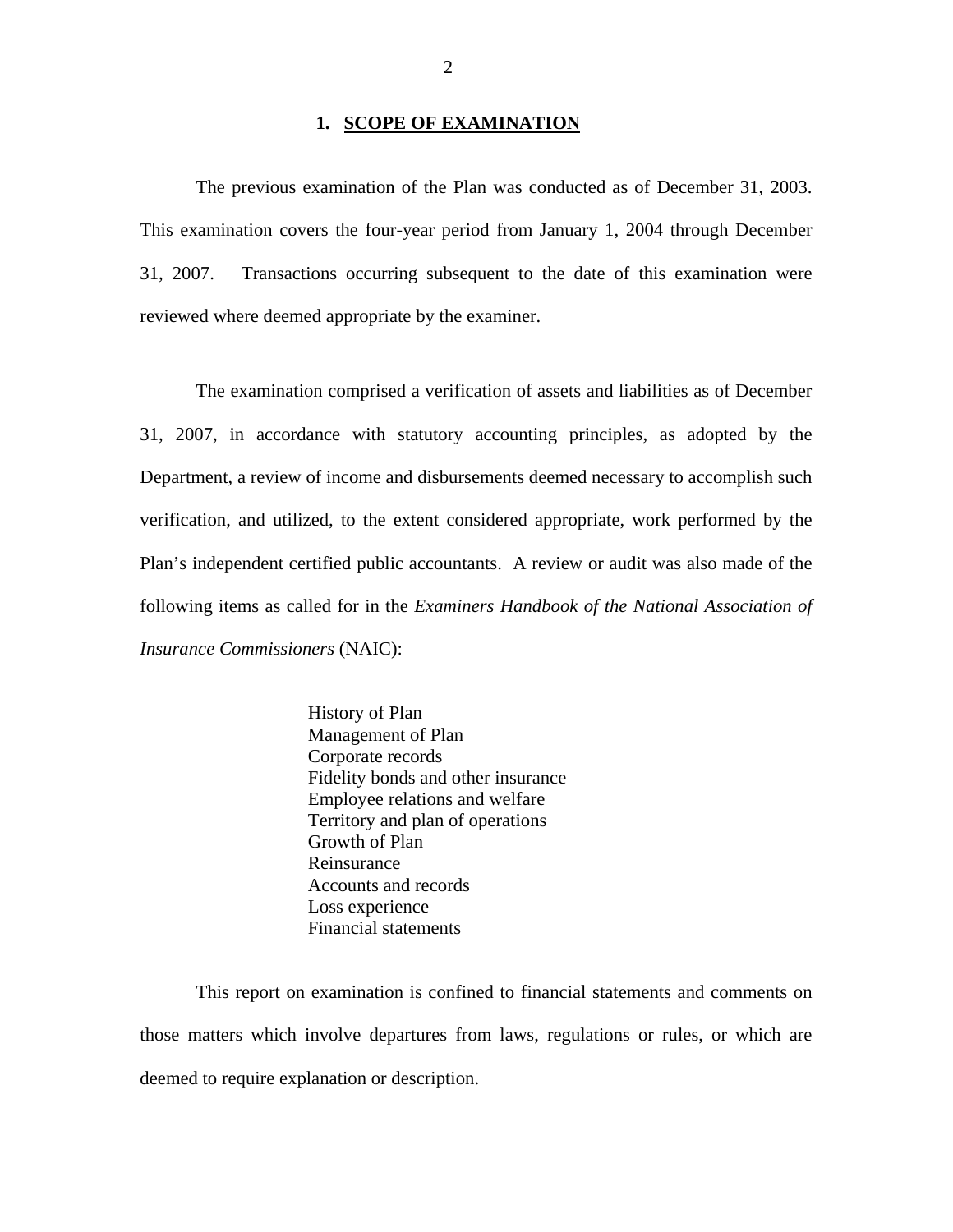<span id="page-4-0"></span>A review was also made to ascertain what actions were taken by the Plan with regard to comments and recommendations contained in the prior report on examination.

#### **2. DESCRIPTION OF PLAN**

MVP Health Services Corporation was incorporated on October 8, 1992 and filed its Certificate of Incorporation with the New York Department of State on October 16, 1992.

The Plan was incorporated under Section 402 of the Not-for-Profit Corporation Law and licensed pursuant to Article 43 of the New York Insurance Law as a not-forprofit health services corporation. At the time of examination the Plan provided dental insurance only to its subscribers.

The Plan is a Type D membership corporation as defined in Section 201 of the New York Not-for-Profit Corporation Law. Pursuant to its by-laws the Plan has one corporate member, MVPRT Holding, Inc.

#### A. Management and Controls

Pursuant to the Plan's charter and by-laws, management of the Plan is to be vested in a board of directors consisting of not less than three nor more than nineteen members. At December 31, 2007, the six (6) members of the board of directors were as follows: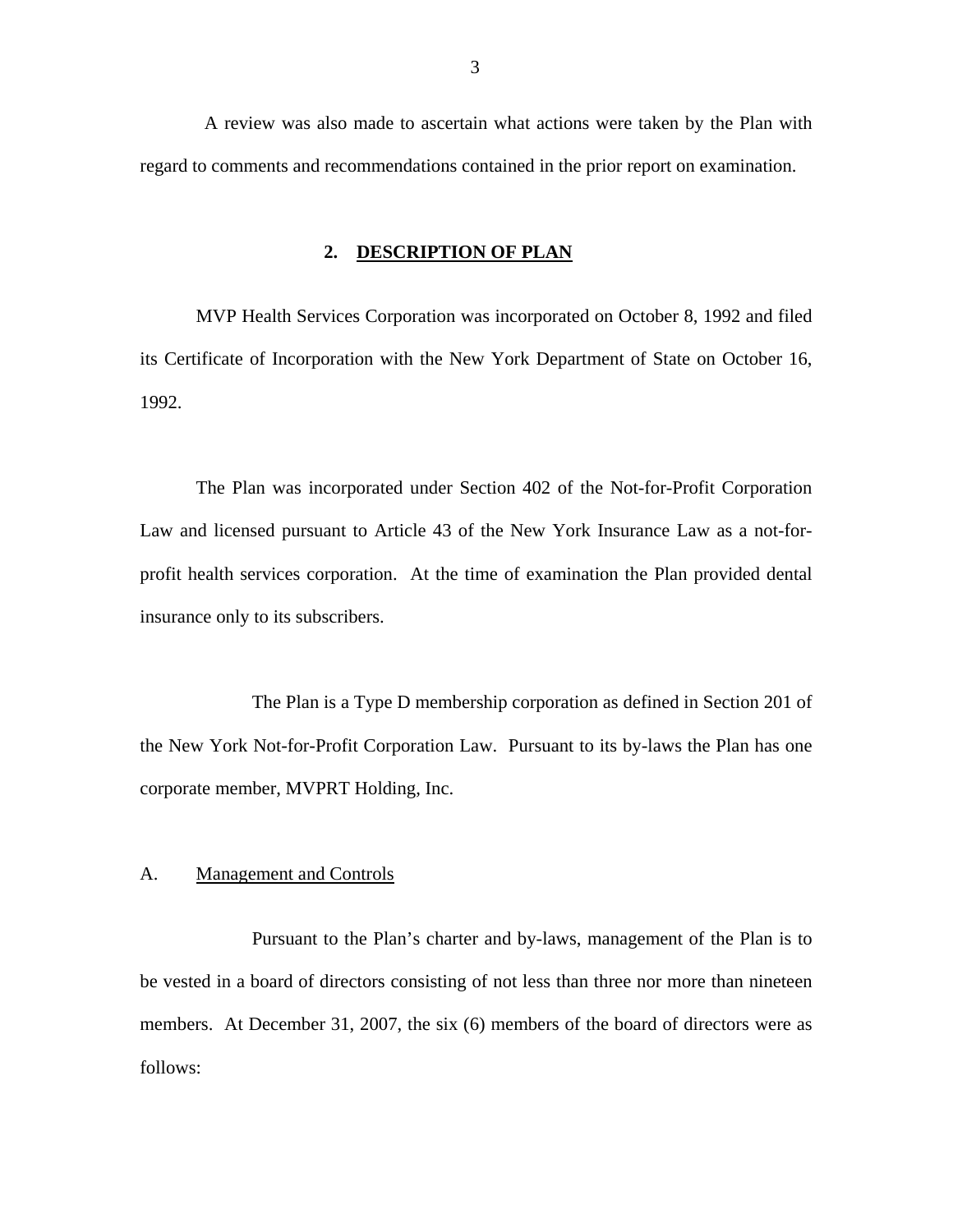| Name and Residence                            | <b>Principal Business Affiliation</b>                  |
|-----------------------------------------------|--------------------------------------------------------|
| <b>Provider Representative</b>                |                                                        |
| Herschel Lessin, MD<br>Poughkeepsie, New York | Pediatrician,<br>Children's Medical Group, PLLC        |
| <b>Community Representatives</b>              |                                                        |
| Jon Rich<br>Alplaus, New York                 | Board member,<br><b>MVP Health Service Corporation</b> |
| Murray Jaros, Esq.<br>Niskayuna, New York     | Attorney,<br>New York State Association of<br>Towns    |
| <b>Subscriber Representatives</b>             |                                                        |
| Karen Johnson<br>Schenectady, New York        | Director of Development,<br><b>Proctors Theatre</b>    |

 Board Member, MVP Health Service Corporation

 David W. Oliker Schenectady, New York

Schenectady, New York

Leland Tupper

Officer/Employee

 President, MVP Health Plan, Inc.

The minutes of all meetings of the board of directors' and committees thereof held during the examination period were reviewed. All of the Plan's board and committee meetings were well attended during the examination period, with all directors attending at least one-half of the meetings they were eligible to attend..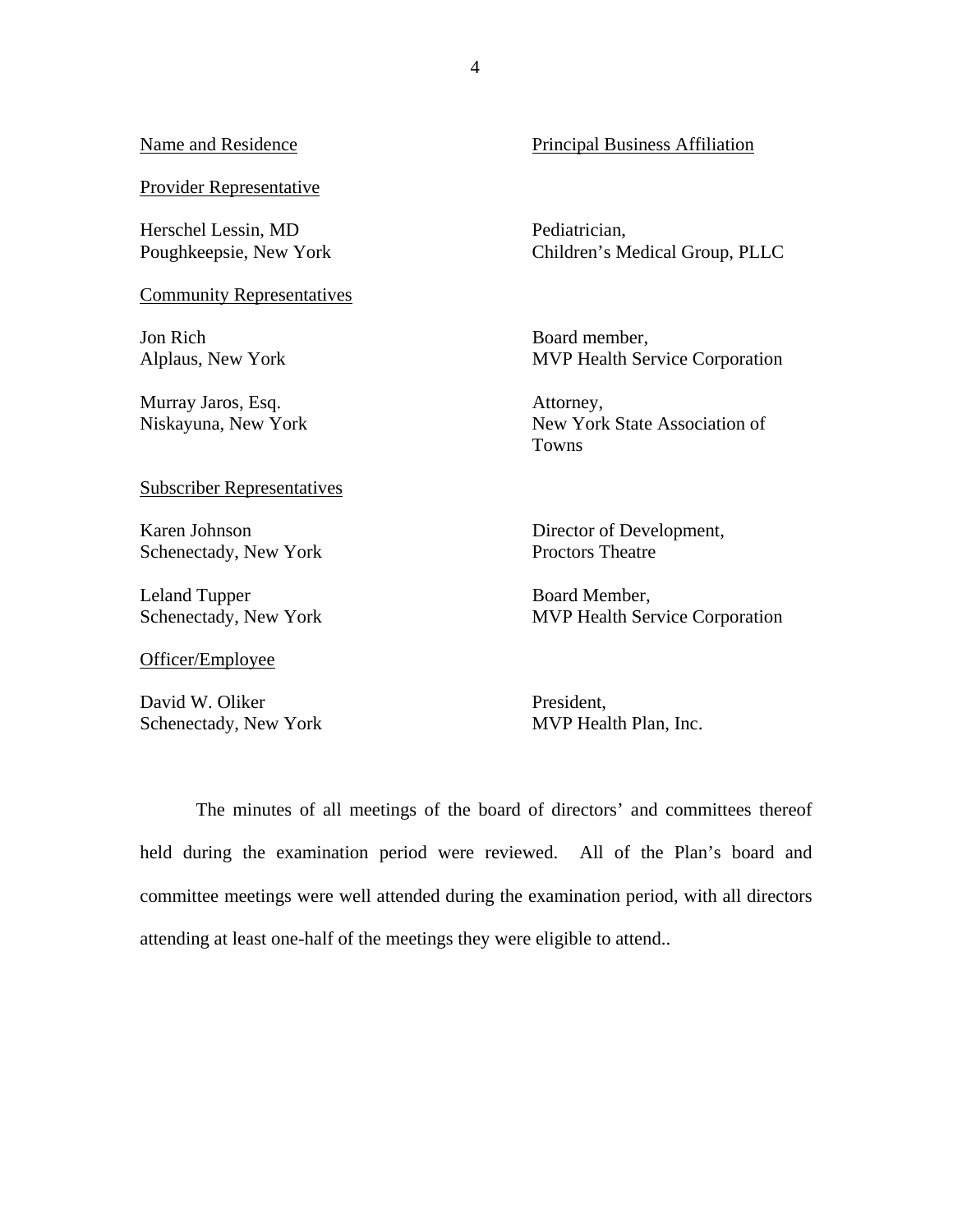The principal officers of the Plan as of December 31, 2007 were as follows:

| Name                | Title                                   |
|---------------------|-----------------------------------------|
| David W. Oliker     | President and Chief Executive Officer   |
| <b>Thomas Combs</b> | Treasurer, Executive Vice President and |
|                     | <b>Chief Financial Officer</b>          |
| Denise Gonick       | Secretary, Executive Vice President and |
|                     | Chief Legal Officer                     |

### B. Territory and Plan of Operation

The Plan is licensed to do business as a not-for-profit health service corporation within the State of New York pursuant to Article 43 of the New York Insurance Law. During the examination period, the Plan wrote only stand-alone indemnity dental insurance.

The Plan's enrollment during the examination period was as follows:

| <u>.UU4</u> | nose<br>$\sim$ | $\Delta \Omega$<br>$\frac{100}{100}$ | $\mathbf{A}\cap\mathbf{A}$ |
|-------------|----------------|--------------------------------------|----------------------------|
|             |                |                                      |                            |

The above decrease in enrollment during the examination period was attributed to a loss in market share to competitors.

During the examination period, MVPHSC solicited business as a direct writer utilizing in-house licensed agents. Licensed brokers were also utilized to write business for the Plan.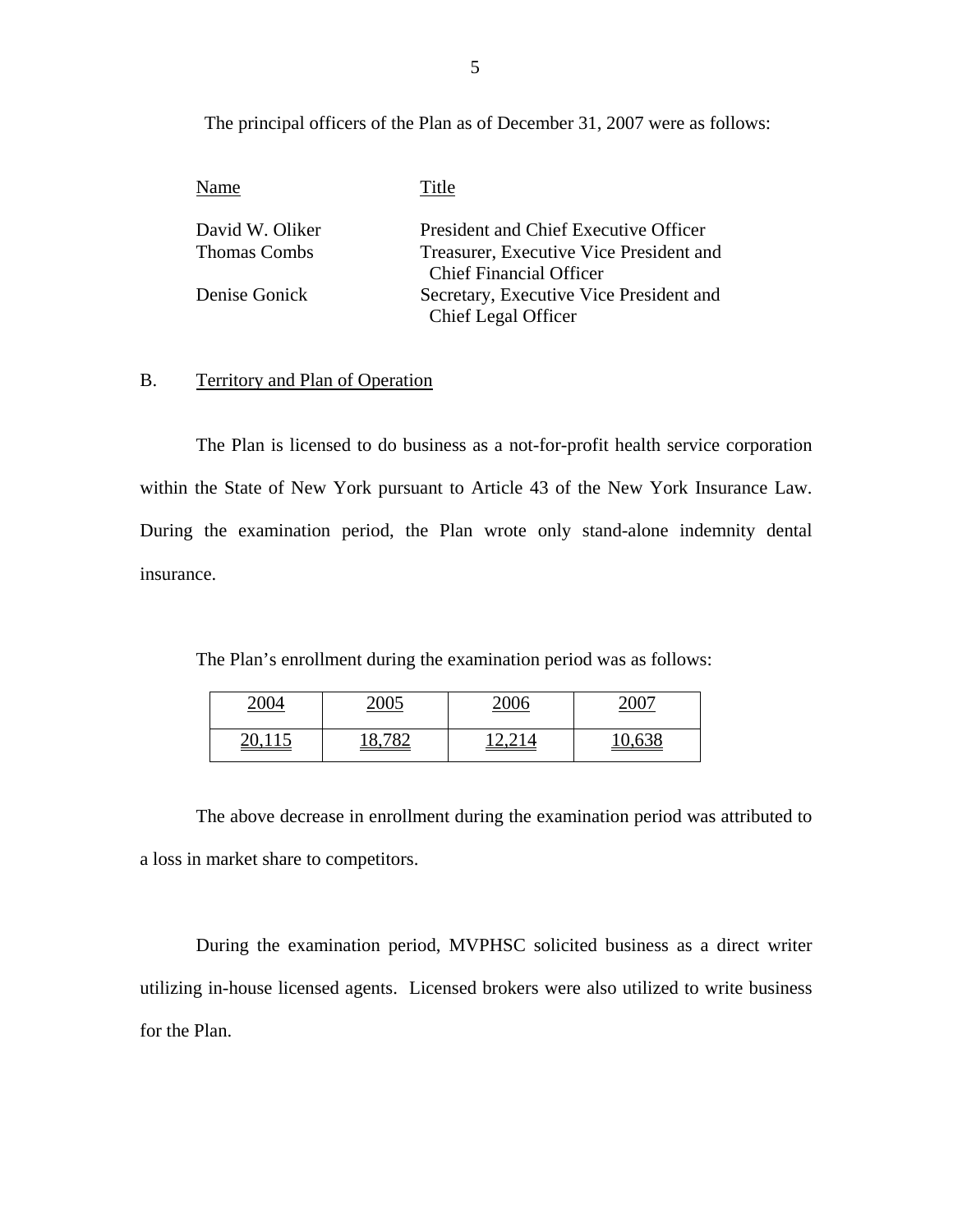#### <span id="page-7-0"></span>C. Reinsurance

The Plan did not assume or cede any reinsurance during the four year period covered by this examination.

#### **Holding Company System**

D. Holding Company System<br>The Plan is a wholly-owned subsidiary of MVPRT Holdings, Inc. which is a wholly-owned subsidiary of MVPHIC Holding Corporation. MVP Health Care, Inc. (Ultimate Parent) and its wholly-owned subsidiaries comprise an integrated health benefits insurance and health benefit management holding company system. On January 6, 2006, MVP Health Plan, Inc. (HMO), a tax exempt New York State not-for-profit corporation, licensed as a health maintenance organization to deliver health care services in New York and Vermont, became affiliated with Preferred Care, Inc. (PC), a taxexempt New York State not-for-profit corporation. Under terms of their agreement and plan of reorganization by and between Preferred Care, Inc. and MVP Health Plan, Inc., the HMO and PC reorganized their respective enterprises under a holding company structure, with the ultimate holding company changed to MVP Health Care, Inc. This latter entity now serves as the direct (or indirect) parent company of all of the former subsidiaries of PC and the HMO, and all of its subsidiaries.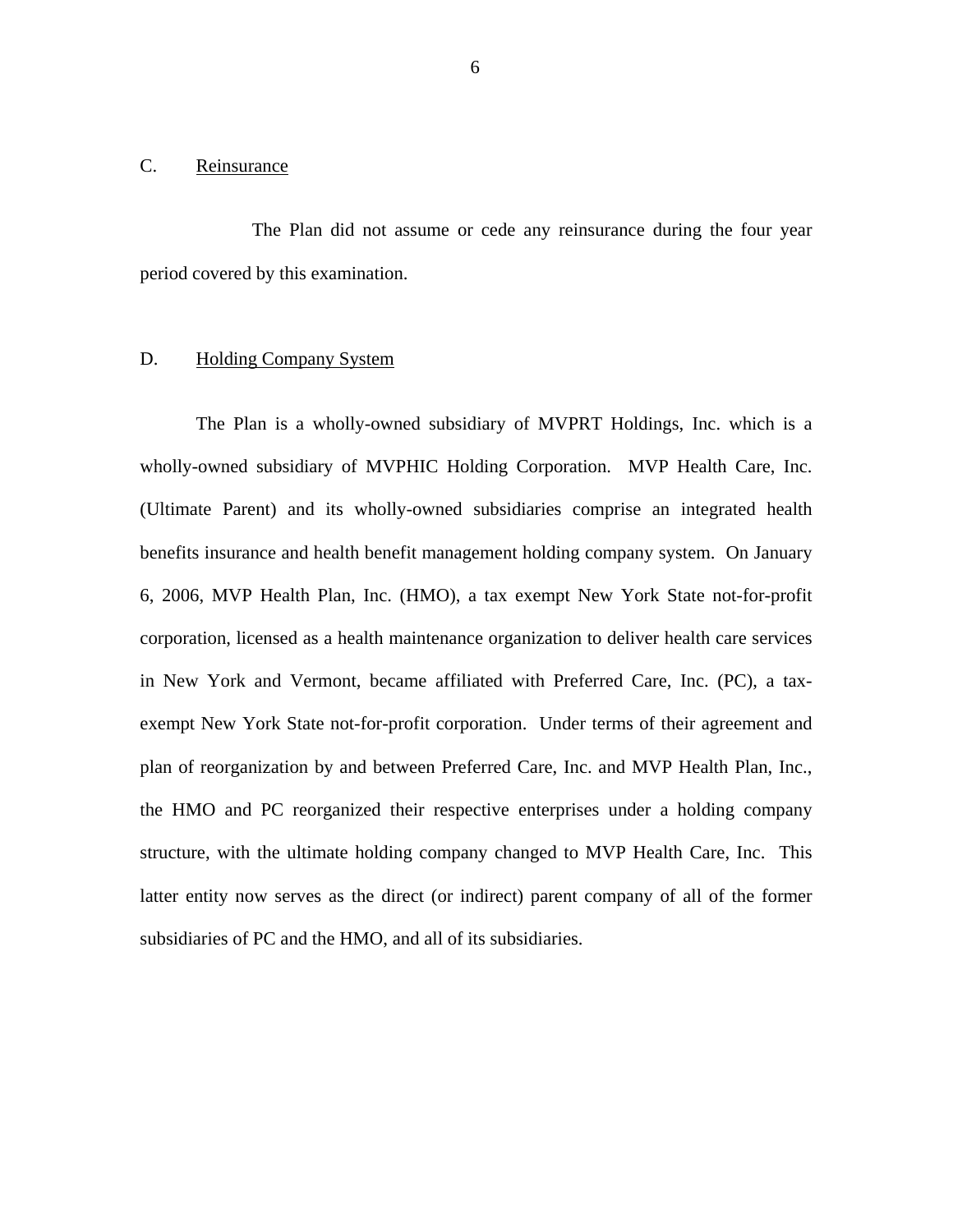The following chart depicts the MVP Health Plan, Inc. holding company system prior to January, 2006:

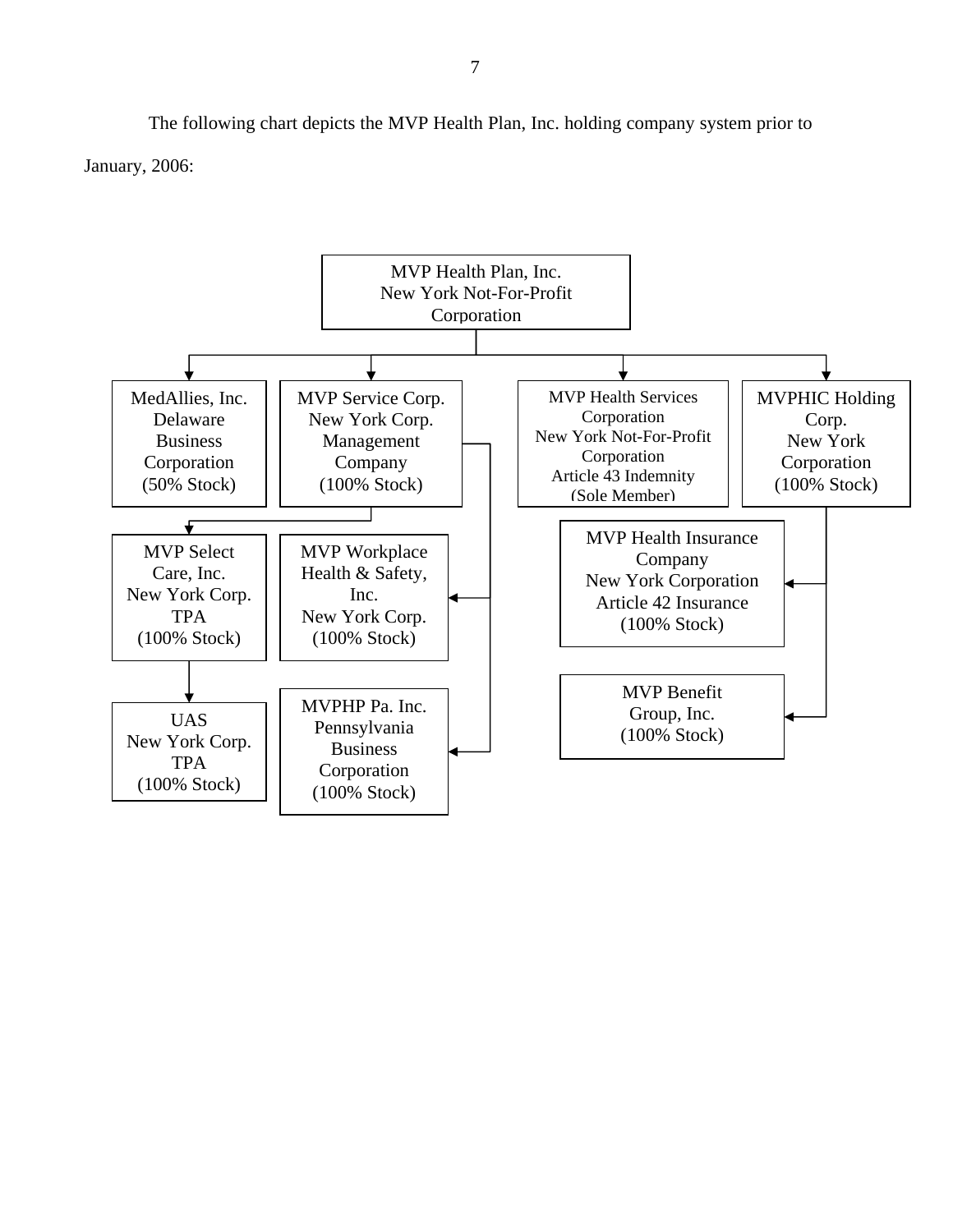The following chart depicts the Preferred Care, Inc. holding company system prior to January, 2006:



As a result of the reorganization of the corporate structure, Rochester Area Health Maintenance Organization, Inc. (RAHMO) and MVPHP are now wholly-owned subsidiaries of MVPHP Holding Company, Inc., which in turn is a wholly owned subsidiary of the Ultimate Parent, MVP Health Care, Inc.

MVP Health Service Corporation., Preferred Assurance Company. Inc., and MVP Health Insurance Company are wholly-owned subsidiaries of MVPRT Holdings, Inc., which, in turn, is a wholly-owned subsidiary of MVPHIC Holding Corp. MVPHIC Holding Corp. is a wholly- owned subsidiary of the Ultimate Parent, MVP Health Care Inc.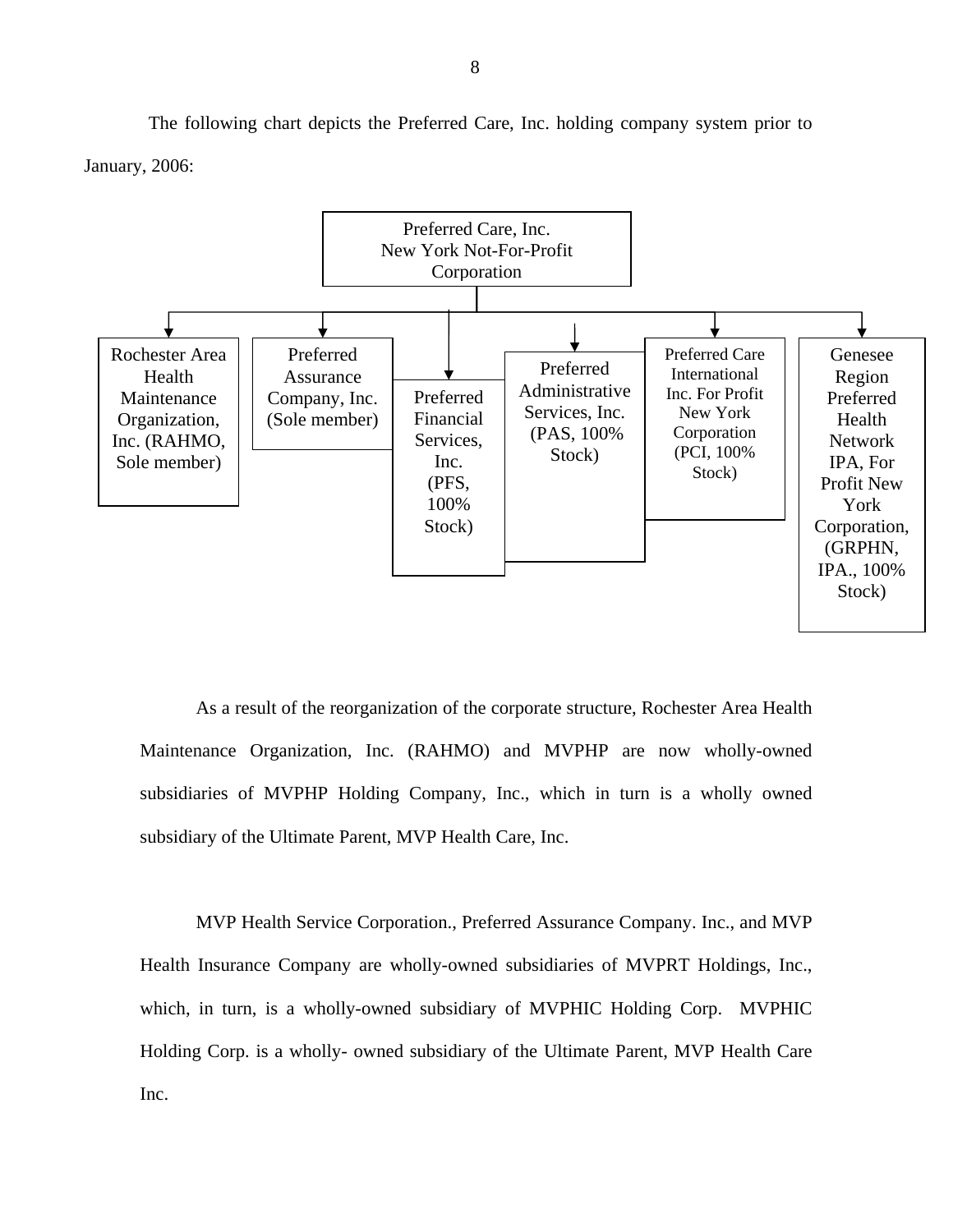The following is the current organization chart of MVP Health Care, Inc. (Ultimate Parent) and its subsidiaries subsequent to January, 2006 and as of December 31, 2007:

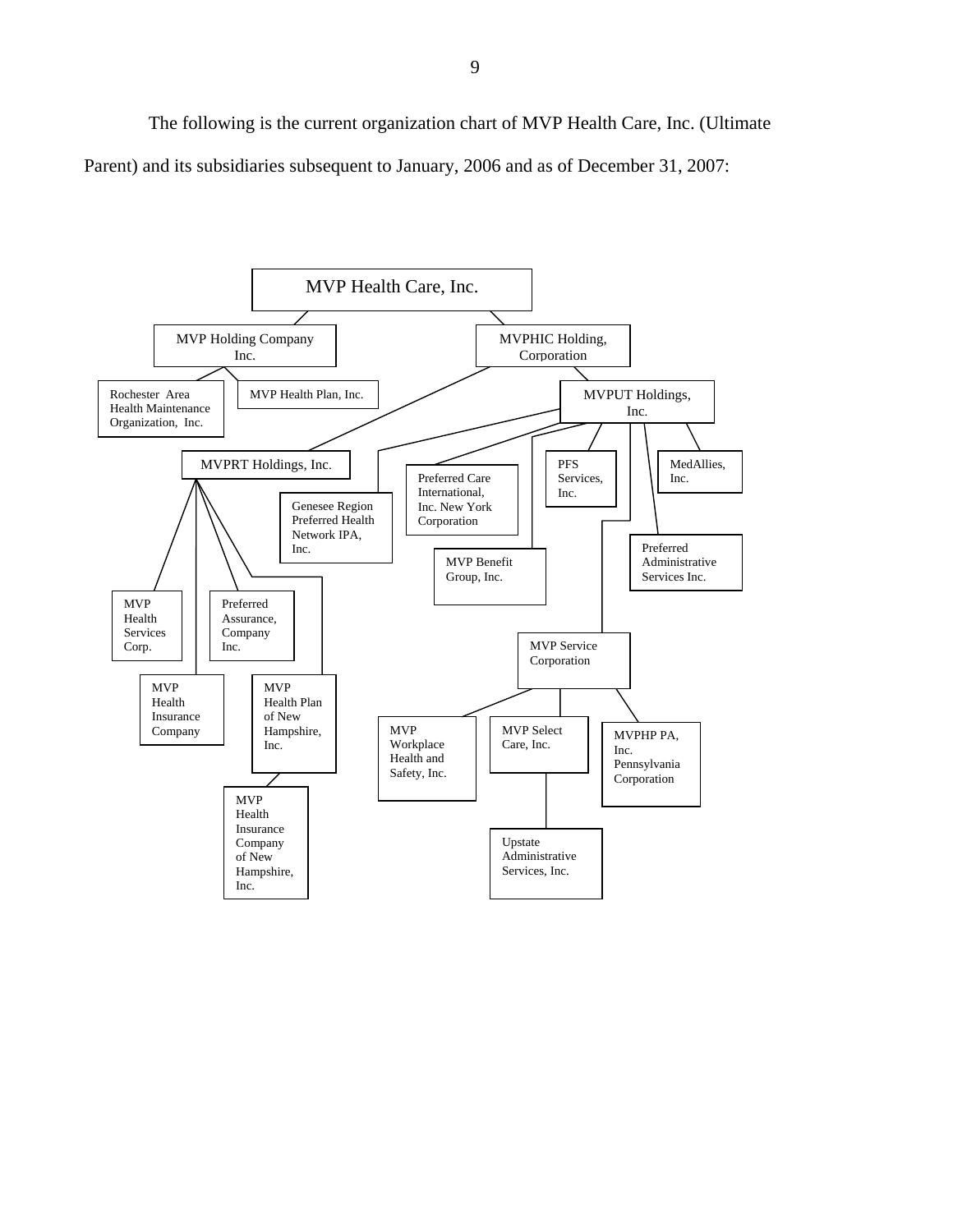MVP Health Services Corporation (MVPHSC) is a not-for-profit corporation, licensed under Article 43 of the New York Insurance Law. Prior to January 2002, MVPHSC offered point-of-service (POS) health insurance products. Currently, MVPHSC issues only indemnity dental insurance products. MVPHSC is a subsidiary of MVPRT Holdings, Inc., which is a wholly-owned subsidiary of MVPHIC Holding Corporation. MVPHIC Holding Corporation is a wholly owned subsidiary of MVP Health Care, Inc.

#### MVP Health Plan, Inc.

MVP Health Plan, Inc. (MVPHP) was incorporated on July 30, 1982, pursuant to Section 402 of the New York Not-For-Profit Corporation Law, for the purpose of operating as a health maintenance organization, as such term is defined in Article 44 of the New York Public Health Law. MVPHP which operates as an Independent Practice Association (IPA) model HMO, is also a federally qualified HMO.

Prior to the reorganization of the HMO and PC, MVPHP and its wholly-owned subsidiaries constituted an integrated health care management company. MVPHP's wholly- owned subsidiaries were: MVP Service Corporation which provides management services, MVP Health Services Corporation, which provides dental insurance products to New York employer groups, and MVPHIC Holding Corporation.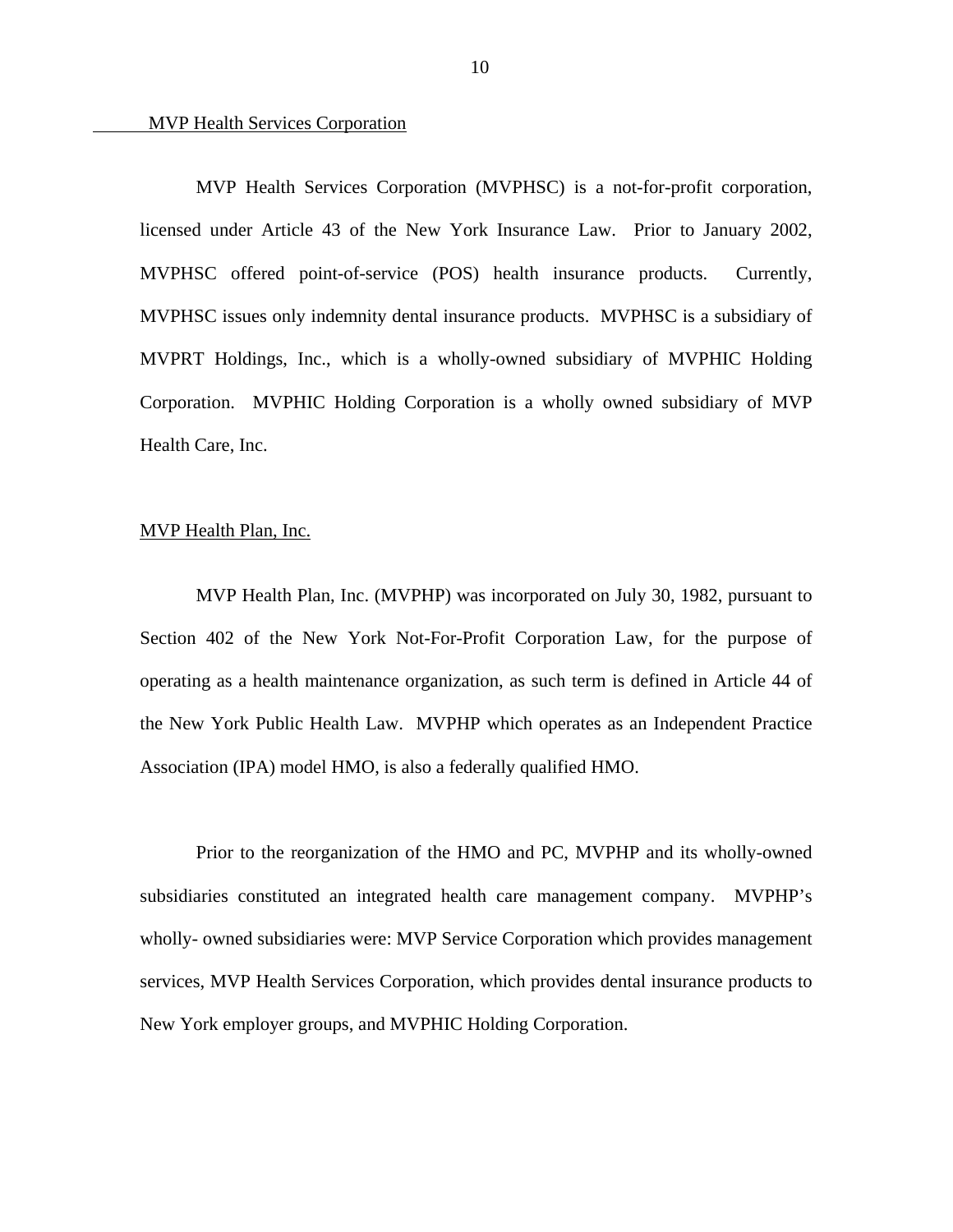#### MVPHP Holding Company, Inc.

MVPHP Holding Company, Inc. was formed on January 6, 2006, as a not-forprofit corporation,; its ultimate parent being MVP Health Care, Inc. As a result of the restructuring which took place in 2006, MVPHP Holding Company, Inc. became the immediate parent of RAHMO and MVP Health Plan, Inc. As of December 31, 2007, the net worth of RAHMO and MVP Health Plan, Inc was \$183,334,542 and \$138,719,155, respectively. MVPHP Holding Company, Inc, as of December 31, 2007, had a consolidated net value of \$322,053,697, which was the combined net worth of RAHMO and MVP Health Plan, Inc. as of such date.

#### MVPHIC Holding Corporation

MVPHIC Holding Corporation was incorporated on November 22, 2000, pursuant to Section 402 of the New York Business Corporation Law. It was specifically formed to hold the stock of MVP Health Insurance Company (MVPHIC). MVPHIC is a for-profit accident and health insurance company licensed pursuant to Article 42 of the New York Insurance Law. MVPHIC Holding Corporation holds and controls 100% ownership of MVPRT Holdings, Inc. and MVPUT Holdings, Inc. MVP Health Care, Inc., in turn, owns and controls 100% of the stock of MVPHIC Holding Corporation.

MVPHIC Holding Corporation controls five subsidiaries of MVPRT Holdings, Inc. Three of the five subsidiaries are regulated by the New York Insurance Department. Such New York regulated entities are as follows: MVP Health Services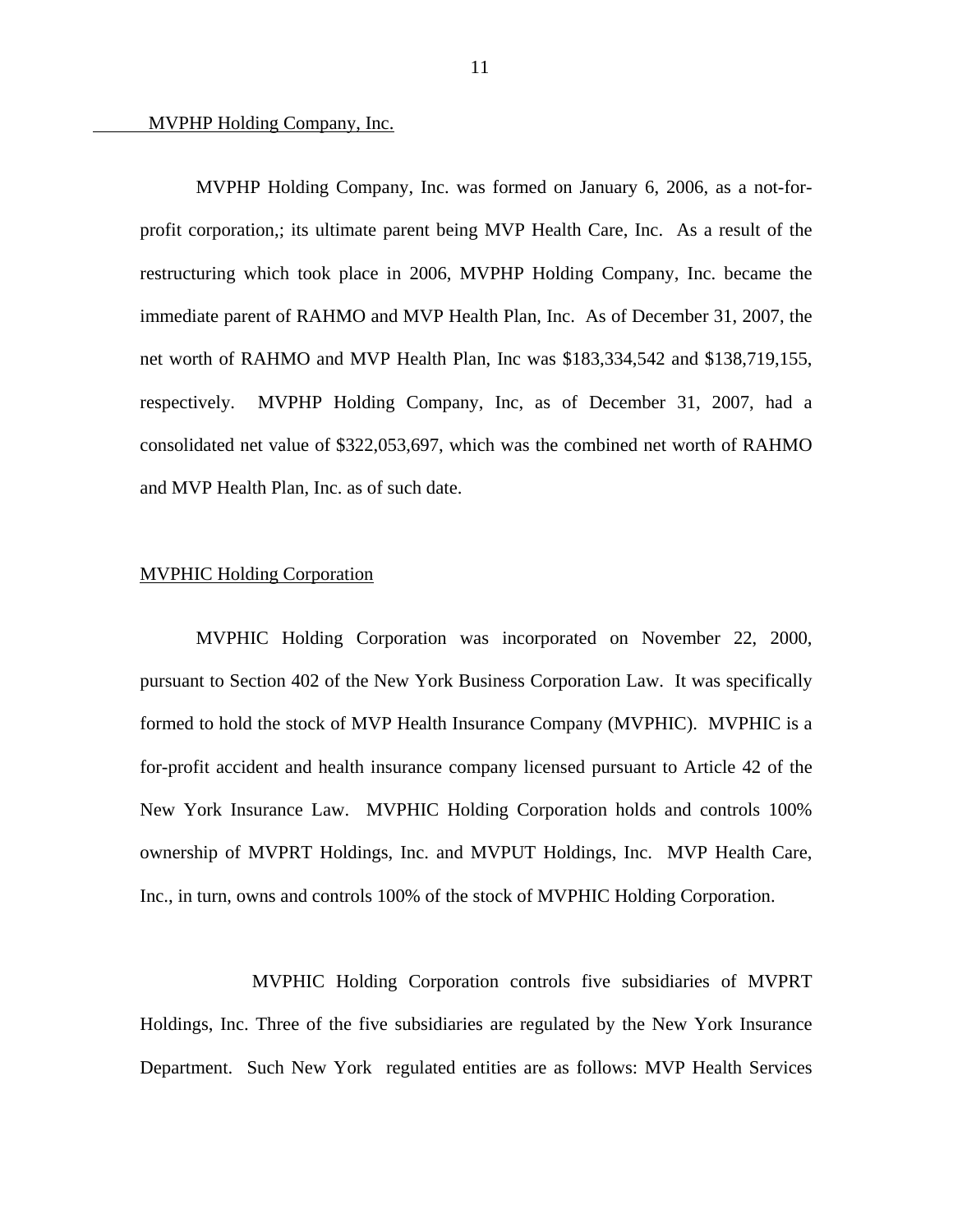Corporation, Preferred Assurance Company, Inc., and MVP Health Insurance Company.

As of December 31, 2007, MVPRT Holdings, Inc. and MVPUT Holdings, Inc., had a net value of \$6,852,493 and \$36,076,674, respectively. MVPHIC Holding Corp. valued its investments in MVPRT Holdings, Inc. and MVPUT Holdings, Inc. in the amount of \$42,929,167 as of December 31, 2007, which is the combined value of MVPRT Holdings, Inc. and MVPUT Holdings Inc. as of such date.

The structure under the reorganization included the addition of two holding company entities, MVPRT Holdings, Inc. (MVPRT) and MVPUT Holdings, Inc. (MVPUT). MVPRT contains subsidiaries which are regulated by various Insurance and Health Departments (New York Insurance and Health Departments, Vermont Department of Banking, Insurance, Securities & Health Care Administration and the New Hampshire Insurance Department). MVPUT controls subsidiaries which are not regulated. MVPRT Holdings, Inc. maintains 100% ownership of MVP Health Insurance Company (MVPHIC) and MVP Health Plan of New Hampshire and is the parent company of MVP Health Services Corporation (MVPHSC) and Preferred Assurance Company, Inc. (PAC). MVPRT Holdings, Inc. is a wholly owned subsidiary of MVPHIC Holding Corp.

#### Rochester Area Health Maintenance Organization, Inc.

Rochester Area Health Maintenance Organization, Inc. (RAHMO) is a not-forprofit corporation operating as a federally qualified health maintenance organization pursuant to the provisions of Article 44 of the New York Public Health Law and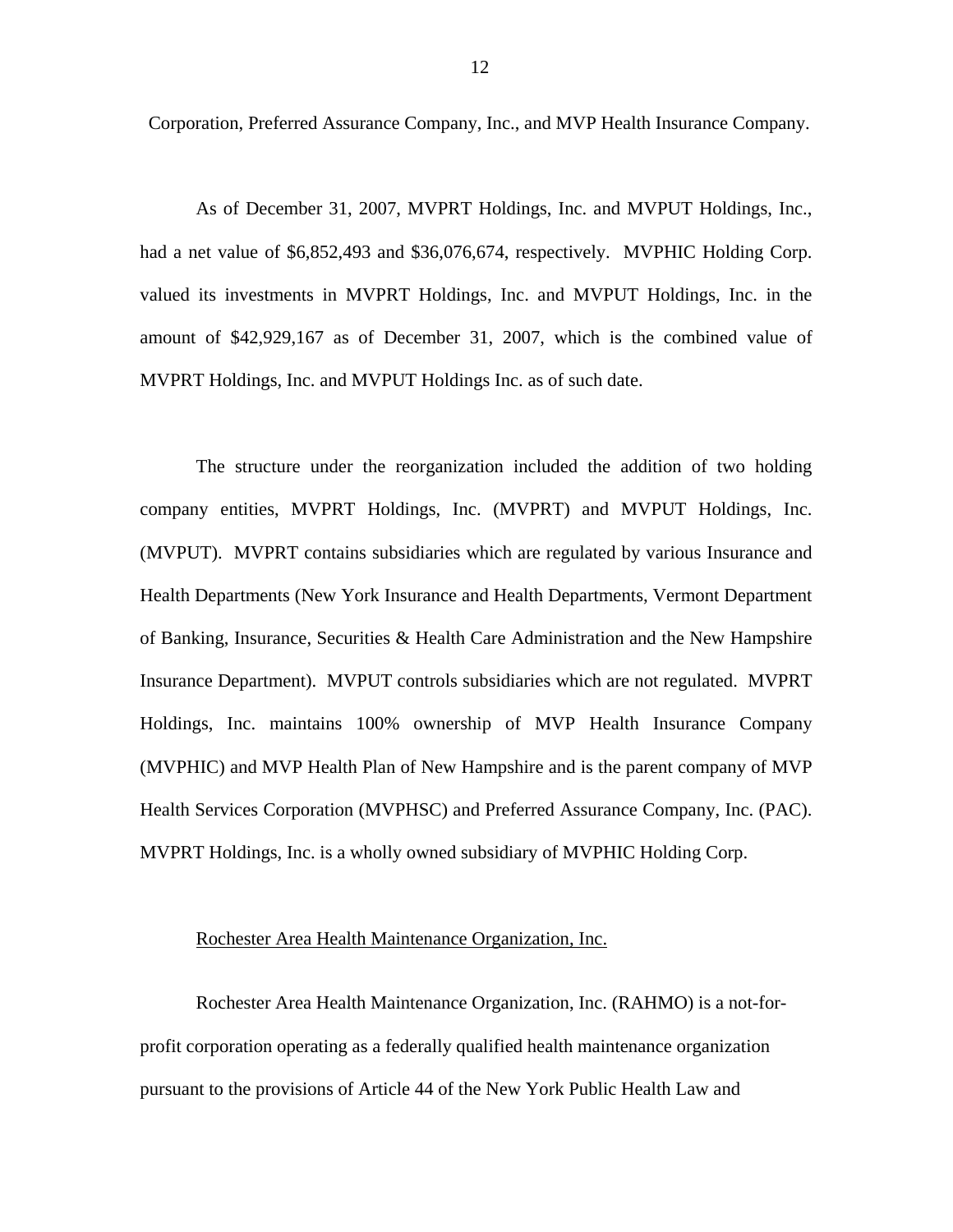operating under the provisions of Section  $501(c)(4)$  of the Internal Revenue Code. RAHMO is exempt from federal income taxes on related income pursuant to Section 501(a) of the Internal Revenue Code. As of December 31, 2007, RAHMO was controlled by its sole member, MVPHP Holding Company, Inc., which is a whollyowned subsidiary of MVP Health Care, Inc, the ultimate holding company. Preferred Care, Inc. was the sole member of RAHMO, prior to its affiliation with MVP Health Plan, Inc.

#### Preferred Assurance Company, Inc.

Preferred Assurance Company, Inc. (PAC) is licensed to do business within New York State as a non-profit health corporation pursuant to the provisions of Article 43 of the New York Insurance Law. PAC provides coverage of hospital, medical and other health services for the out-of-network component of RAHMO's point-of-service product in the Rochester metropolitan area. In 2008, PAC marketed preferred provider organization (PPO) and exclusive provider organization (EPO) products. PAC is a subsidiary of MVPRT Holdings, Inc., which is a wholly owned subsidiary of MVPHIC Holding Corporation. MVPHIC Holding Corporation is a wholly owned subsidiary of MVP Health Care, Inc.

#### MVP Health Insurance Company

MVP Health Insurance Company, (MVPHIC) is a for-profit New York corporation, wholly-owned by MVPHIC Holding Corporation, which is a wholly-owned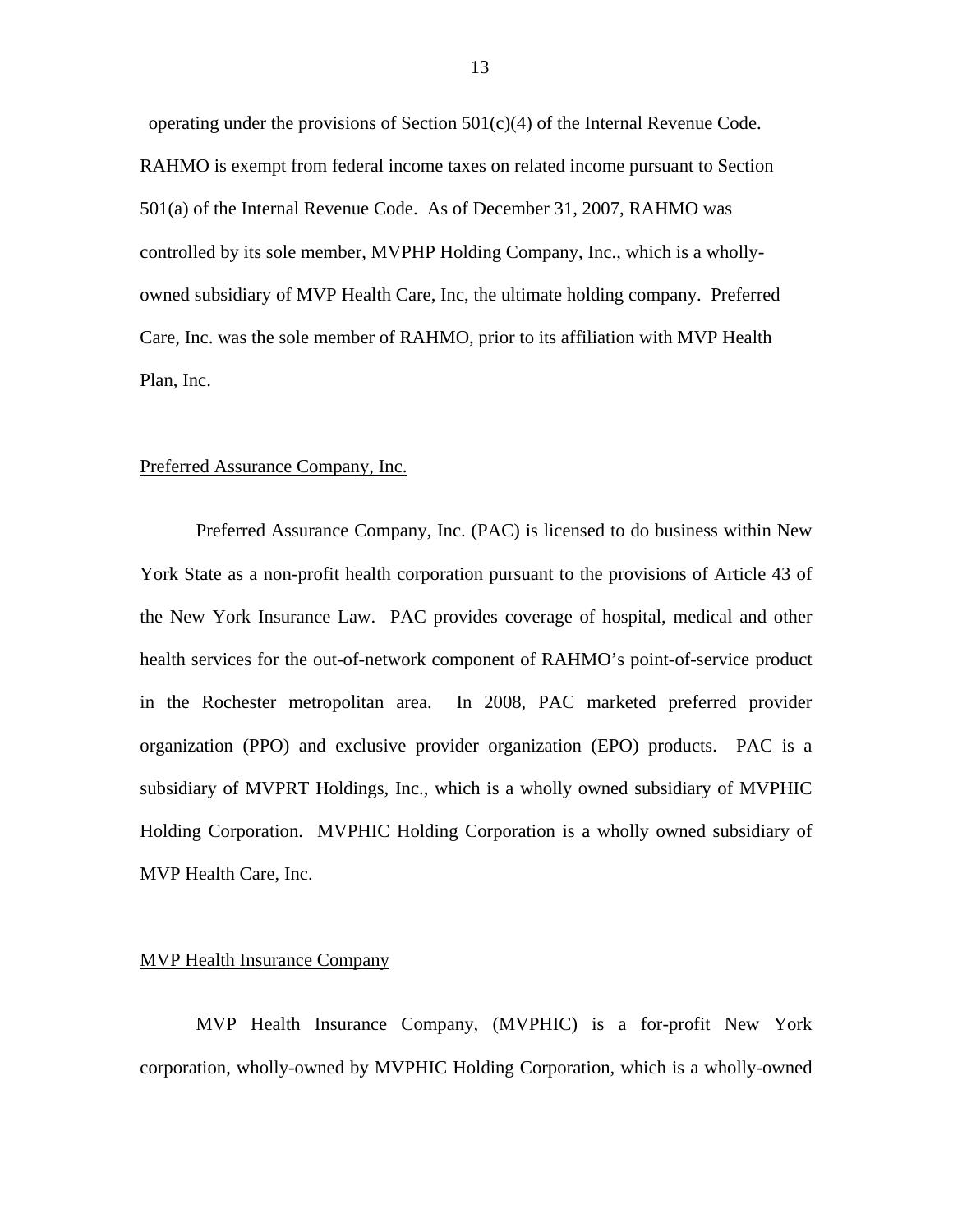subsidiary of MVP Health Care, Inc. MVPHIC was incorporated on April 24, 2000. MVPHIC received its license as an accident and health insurance company under Article 42 of the New York Insurance Law in June, 2001. MVPHIC underwrites PPO, point-ofservice (out-of-network) and indemnity-only products for large and small groups.

#### MVP Service Corporation (MVPSC)

The Plan has a management services and consulting agreement, approved by this Department, with its affiliate, MVP Service Corporation, a company owned by MVPUT Holdings, Inc. MVP Service Corporation's employees perform all day-to-day operations of the Plan. MVPSC charges the Plan for its share of costs based on a contractual cost allocation methodology..

#### MVP Health Plan of New Hampshire, Inc.

MVP Health Plan of New Hampshire, Inc. (MVPHP NH) is a wholly owned subsidiary of MVPRT Holdings, Inc., which is a wholly owned subsidiary of MVPHIC Holdings Corporation. MVPHP NH is the immediate parent of MVP Health Insurance Company of New Hampshire, Inc. These entities are domestic business corporation incorporated under the New Hampshire revised statutes annotated (RSA) 293-A. MVPHP NH is licensed to operate as a health maintenance organization in the state of New Hampshire.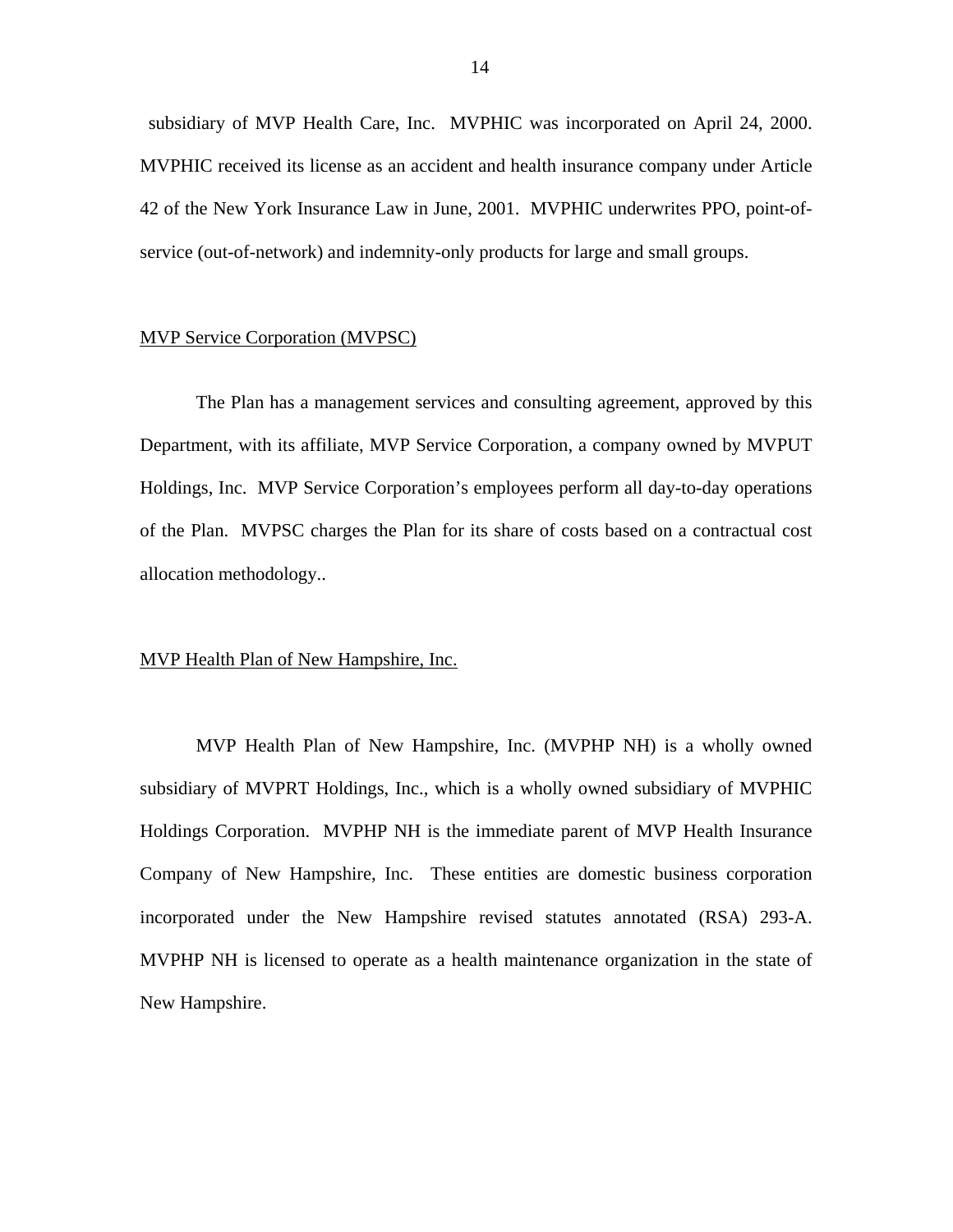#### <span id="page-16-0"></span>MVP Select Care, Inc.

MVP Select Care, Inc. (Select Care) is a for-profit New York corporation, wholly-owned by MVP Service Corporation. Select Care was incorporated in 1987 to provide administrative services to companies that self-insure health care benefits.

MVP Select Care, Inc. owns 100% of Upstate Administrative Services (UAS), a New York corporation licensed as a third party administrator. UAS business was fully integrated into Select Care to achieve administrative service efficiencies.

On November 16, 1992, Select Care entered into an administrative services agreement with MVPSC, whereby MVPSC's employees provide for all the day-to-day operations of Select Care.

After the execution of the agreement and plan of reorganization by and between Preferred Care, Inc. and MVP Health Plan, Inc., the Ultimate Parent, MVP Health Care, Inc. funded the Greater Rochester Health Foundation (Foundation) pursuant to the New York Not-for-Profit Corporation Law for the purpose of promoting, and improving the delivery, efficiency and quality of health services in the Rochester, New York region.

#### E. Consolidated Tax Agreement

It was noted that after the reorganization of MVP Health Care Inc., MVP HIC Holding Corporation and all of its subsidiaries, including the Plan, filed a 2007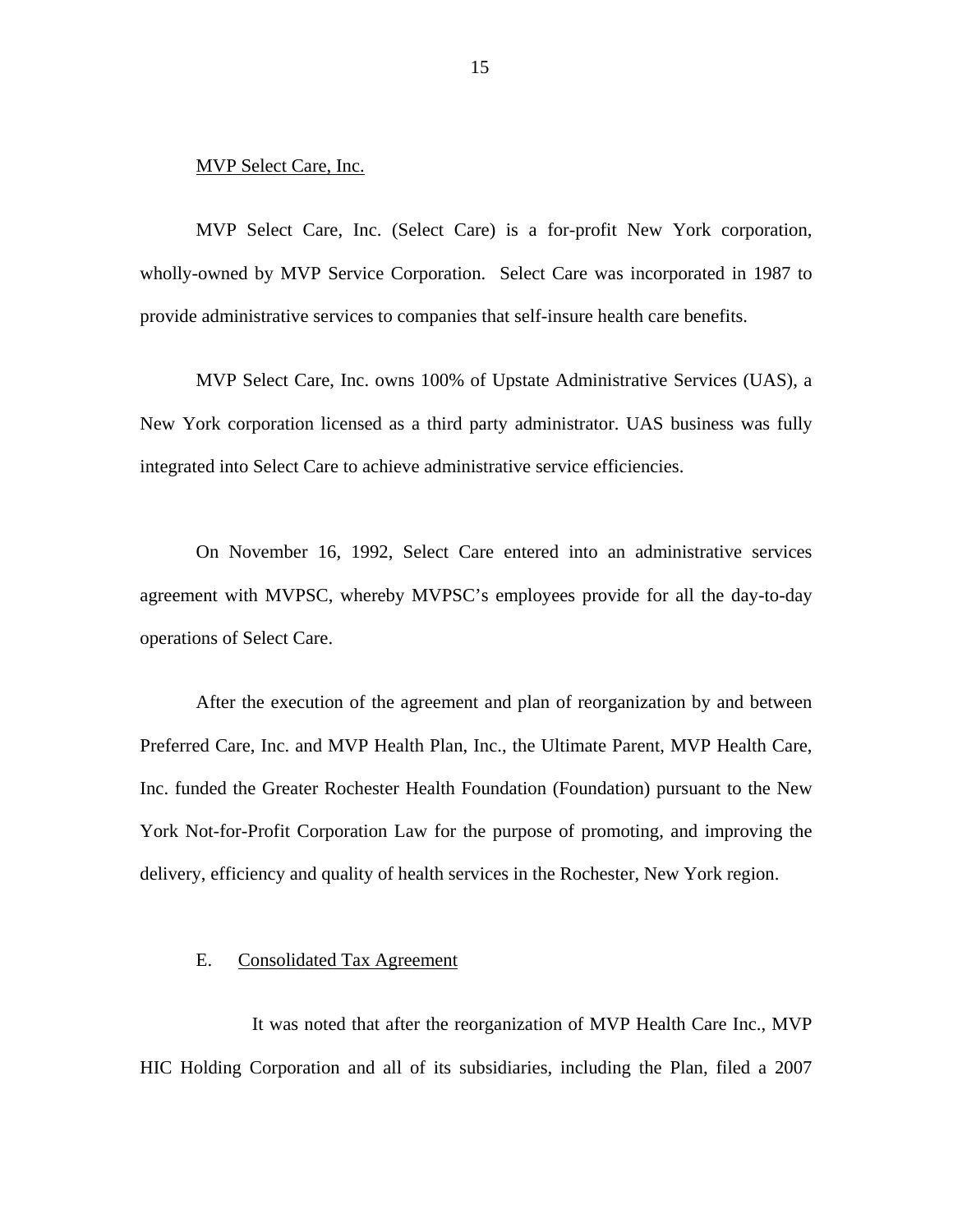consolidated federal corporate income tax filings. However, the Plan did not have a consolidated tax agreement in effect with MVPHIC Holding Corporation as required by Section 1505(d) of the New York Insurance Law which states in part,

"The following transactions between a domestic controlled insurer and any person in its holding company system may not be entered into unless the insurer has notified the superintendent in writing of its intention to enter into any such transaction at least thirty days prior thereto, or such shorter period as he may permit, and he has not disapproved it within such period:

… (3) rendering of services on a regular or systematic basis; or (4) any material transaction, specified by regulation, which the superintendent determines may adversely affect the interests of the insurer's policyholders or shareholders."

It is recommended that the Plan enter into a written consolidated tax agreement with MVPHIC Holding Corporation as required by Section 1505(d) of the New York Insurance Law. It is further recommended that said consolidated tax agreement be constructed in conformity with Circular Letter No. 33 (1979) and that the Plan file such agreement with the New York Insurance Department.

#### F. Underwriting Ratios

The underwriting ratios presented below are on an earned-incurred basis and encompass the four-year period covered by this examination.

|                                 | <b>Amounts</b> | Ratios |
|---------------------------------|----------------|--------|
| Medical expenses incurred       | \$15,260,403   | 72%    |
| Claim adjustment expenses       | 662,220        | 3%     |
| General administrative expenses | 2,826,007      | 13%    |
| Net underwriting gain           | 2,432,553      | 12%    |
| Premiums earned                 | \$21,181,185   | 100%   |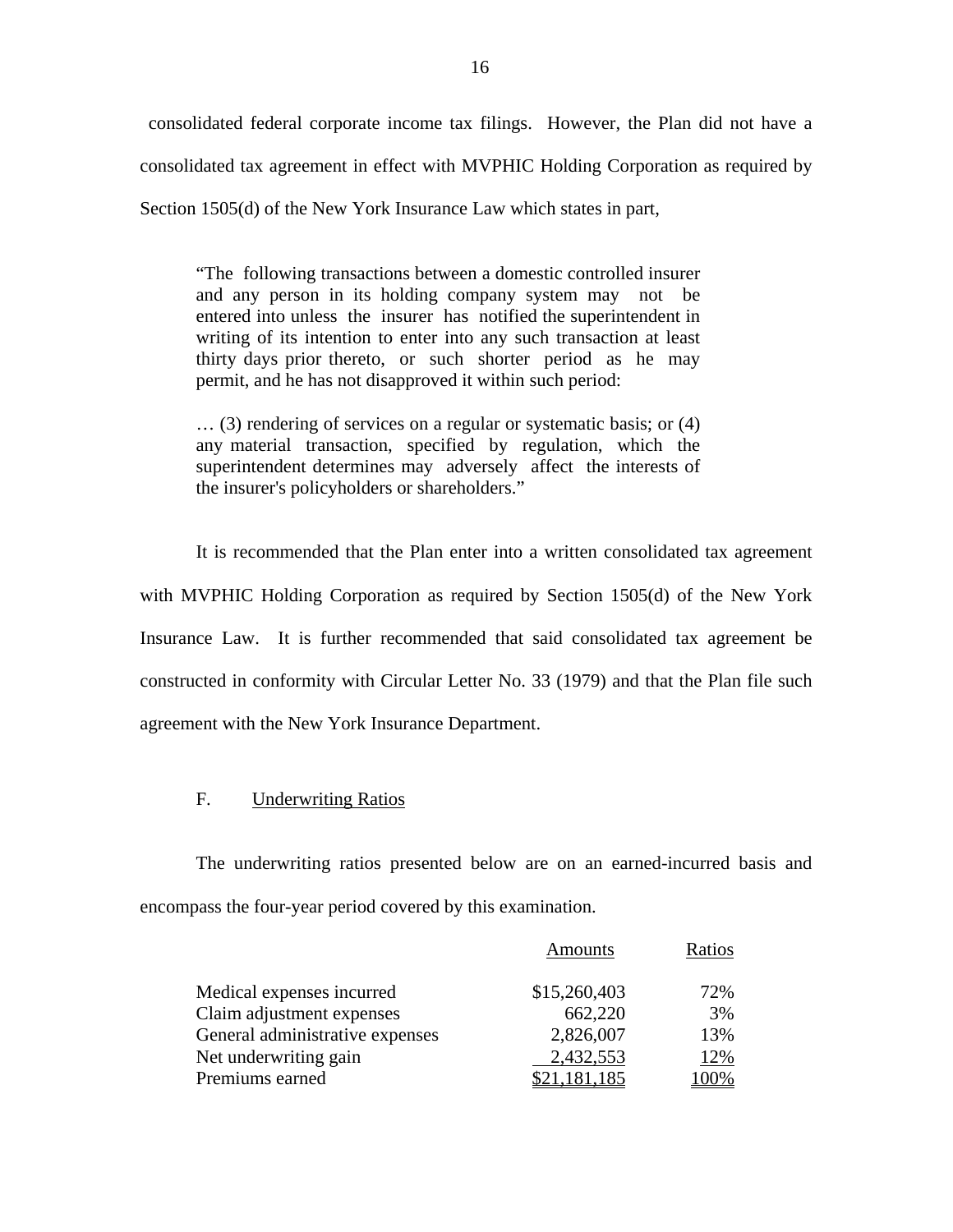#### <span id="page-18-0"></span>G. Allocation of Expenses

The Plan as of December 31, 2007 had entered into a cost sharing agreement with several affiliated companies. The Plan's portion of shared costs was determined using a cost allocation worksheet which used various drivers to calculate the percentage of cost that is allocated to the participating companies. Examples of such drivers included number of groups (statistical driver) and corporate projects (judgmental driver.

The following observation was noted relative to the allocation of expenses:

The examination review revealed that Plan's costs are charged to various cost centers, including claims adjustment expenses and general administration expenses.. A review of the definitions and functions of the cost centers revealed that some of the cost centers have more than one function and the costs should be allocated to more than one expense grouping (e.g., cost containment, claim adjustment, general administrative and/or investment expenses as shown on the Underwriting and Investment Exhibit, "Part 3 – Analysis of Expenses"). The Plan elected to choose what it considered to be the most appropriate expense group and did not separate these costs among the expense groupings.

It is recommended that the Plan apply the guidelines of NAIC SSAP No. 70 and Department Regulation No. 30 by revising and updating its expense allocation methodology in order to reflect an appropriate allocation among the proper annual statement expense groupings within the Underwriting & Investment Exhibit of the Plan's annual statement.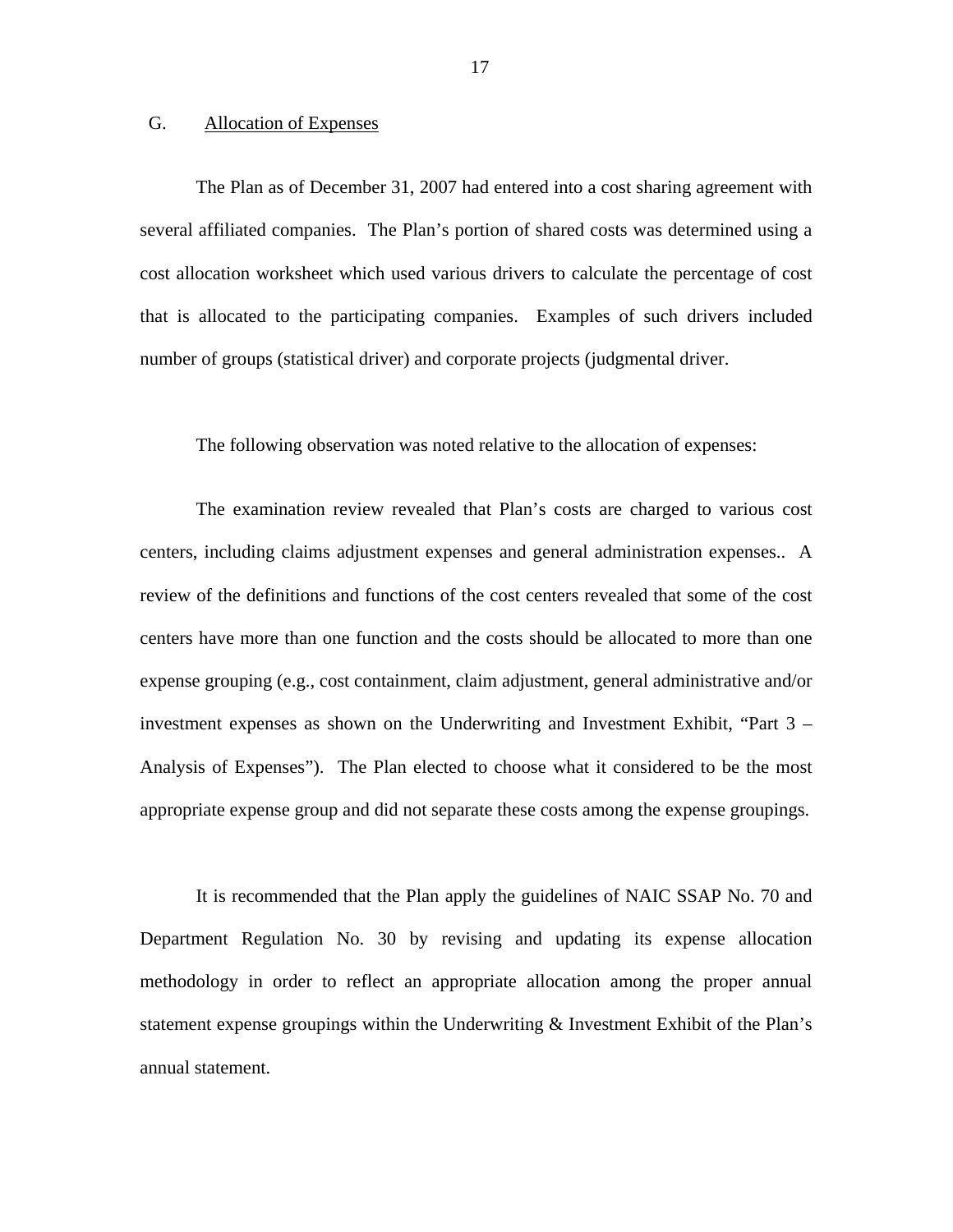#### <span id="page-19-0"></span>H. Abandoned Property Law

The Plan filed its abandoned property reports for each year within the examination period with the State of New York Comptroller's Office in accordance with the New York Abandoned Property Law. However, the Plan failed to publish the names and addresses of the owners of the unclaimed property within such abandoned property in major newspapers pursuant to the requirements of Section 1316(3) of the New York Abandoned Property Law.

Section 1316(3) of the New York Abandoned Property Law states the following:

"…Within thirty days following the filing of the report of abandoned property with the comptroller pursuant to subdivision two of this section, the insurer shall cause to be published a list of such abandoned property in the same manner as that prescribed for life insurance companies by section seven hundred two of this chapter…".

It is recommended that the Plan comply with the (publishing of) notice requirements of Section 1316(3) of the New York Abandoned Property Law.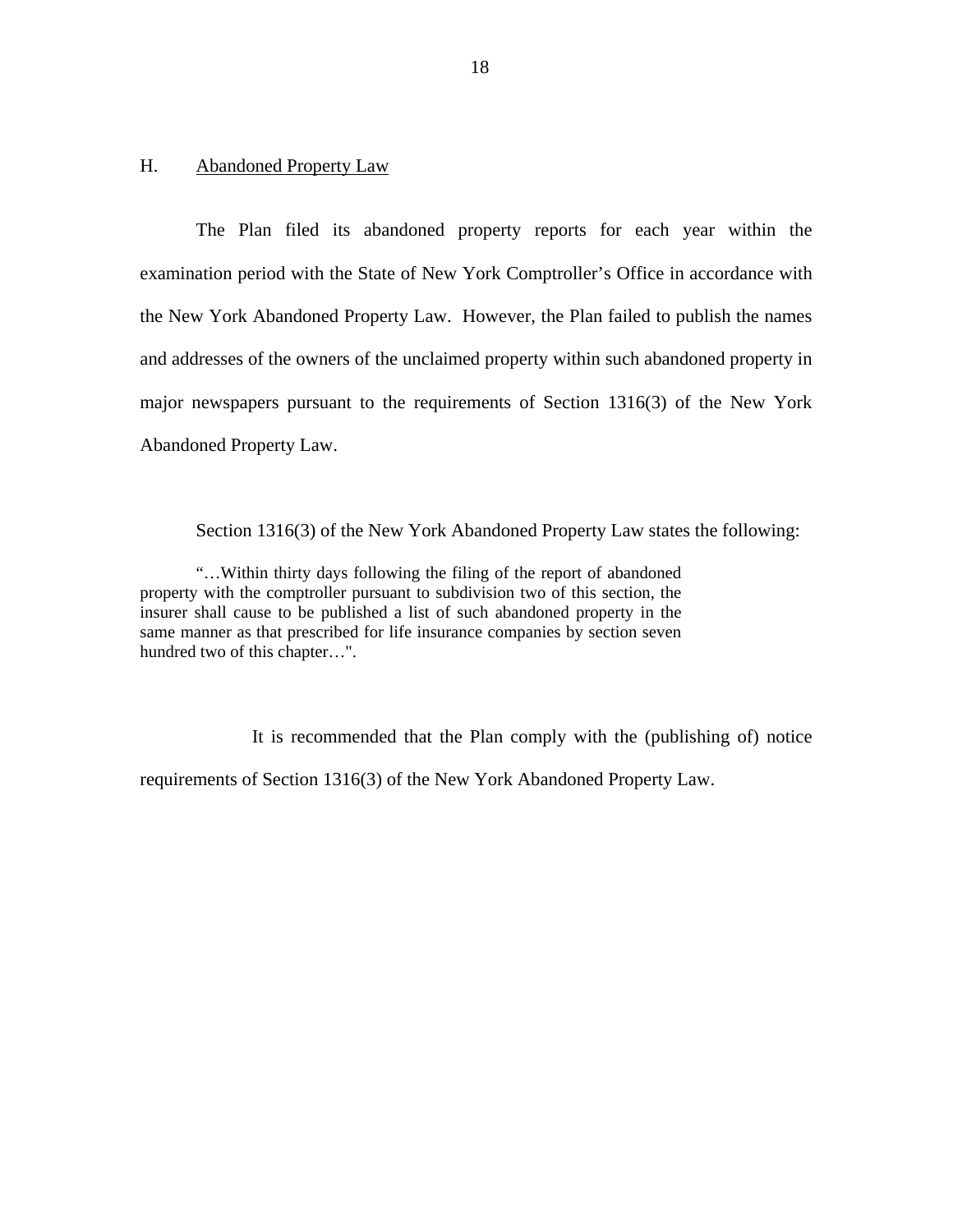#### **3. FINANCIAL STATEMENTS**

## A. Balance Sheet

The following shows the Plan's assets, liabilities and surplus as of December 31, 2007. This statement is the same as the balance sheet filed by the Plan.

| Assets                                 | Examination | Plan        |
|----------------------------------------|-------------|-------------|
|                                        |             |             |
| Cash and short-term investments        | \$2,804,697 | \$2,804,697 |
| Investment income accrued              | 4,582       | 4,582       |
| Uncollected premiums                   | 78,927      | 78,927      |
| Receivables from parent, subsidiaries  |             |             |
| and affiliates                         | 387,773     | 387,733     |
| Total assets                           | \$3,275,939 | \$3,275,939 |
| Liabilities                            |             |             |
| Claims unpaid                          | \$150,921   | \$150,921   |
| Unpaid claims adjustment expense       | 4,000       | 4,000       |
| General expenses due and accrued       | 22,776      | 22,776      |
| Amounts due to parent, and affiliates  | 360,052     | 360,052     |
| <b>Total liabilities</b>               | \$537,749   | \$537,749   |
| Capital and surplus                    |             |             |
| <b>Statutory reserve</b>               | \$506,627   | \$506,627   |
| <b>Unassigned Funds</b>                | 2,231,562   | 2,231,562   |
| Total capital and surplus              | 2,738,189   | 2,738,189   |
| Total liabilities, capital and surplus | \$3,275,938 | \$3,275,938 |

Note: The Internal Revenue Service has not conducted any audits of the income taxes filed on behalf of the Plan through the tax year 2007. The examiner is unaware of any potential exposure of the Plan to any tax assessments and no liability has been established herein relative to such contingency.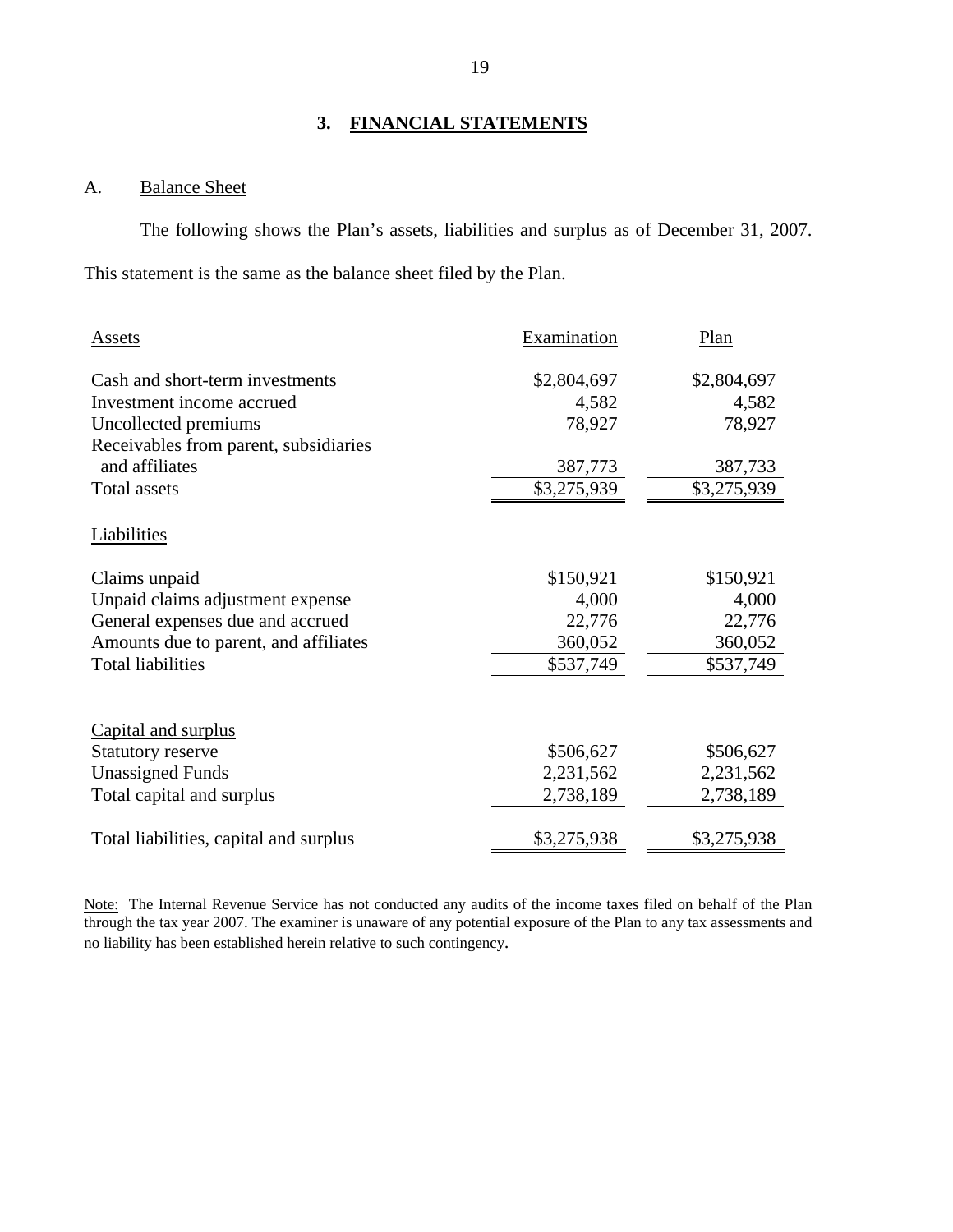## <span id="page-21-0"></span>B. Underwriting and Investment Exhibit

Capital and surplus decreased by \$1,063,268 during the four-year period under examination, January 1, 2004 through December 31, 2007, detailed as follows:

## Revenue

| Revenue                                |              |              |
|----------------------------------------|--------------|--------------|
| Net premium income                     | \$21,181,185 |              |
| Net investment income earned           | 279,745      |              |
| Net capital loss                       | (8,825)      |              |
| Total revenue                          |              | \$21,452,105 |
| <b>Expenses</b>                        |              |              |
| Other professional services            | \$15,260,403 |              |
| Claims adjustment expenses             | 662,220      |              |
| General administrative expenses        | 2,826,007    |              |
| Total expenses                         |              | 18,748,630   |
| Net income before federal income taxes |              | 2,703,475    |
| Federal income taxes incurred          |              | 1,103,124    |
| Net income                             |              | \$1,600,351  |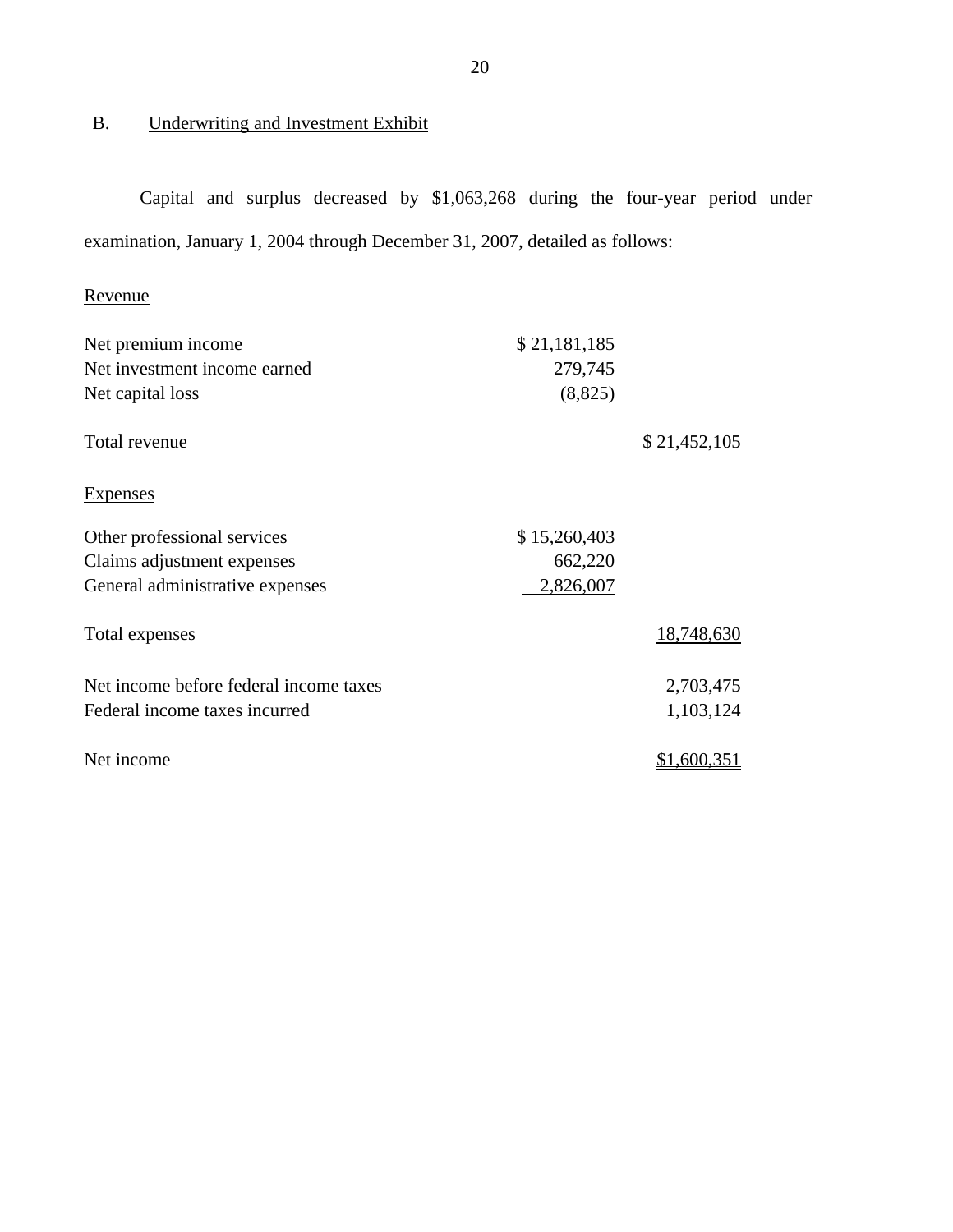Changes in Capital and Surplus

Capital and surplus per report on examination as of December 31, 2003 \$3,801,457

|                                                                          | Gains in<br>Surplus | osses in<br>Surplus |             |
|--------------------------------------------------------------------------|---------------------|---------------------|-------------|
| Net income                                                               | \$1,600,349         |                     |             |
| Change in surplus notes                                                  |                     | \$1,070,000         |             |
| Change in non-admitted assets                                            | 86,665              |                     |             |
| Aggregate write-ins for losses in surplus                                | $\Omega$            | 1,680,282           |             |
| Net decrease in capital and surplus                                      |                     |                     | (1,063,268) |
| Capital and surplus per report on<br>examination as of December 31, 2007 |                     |                     | .738.189    |

#### **4. CLAIMS UNPAID**

The examination liability of \$150,921 for the captioned account is the same as the amount reported by the Plan in its filed annual statement as of December 31, 2007.

The examination analysis of the claims unpaid reserve was conducted in accordance with generally accepted actuarial principles and practices and was based on statistical information contained in the Plan's internal records and its filed annual statements as verified during the examination. The examination reserve was based upon actual payments made through a point in time, plus an estimate for claims remaining unpaid at that date. Such estimate was calculated based on actuarial principles, which utilized the Plan's past experience in projecting the ultimate cost of claims incurred on or prior to December 31, 2007.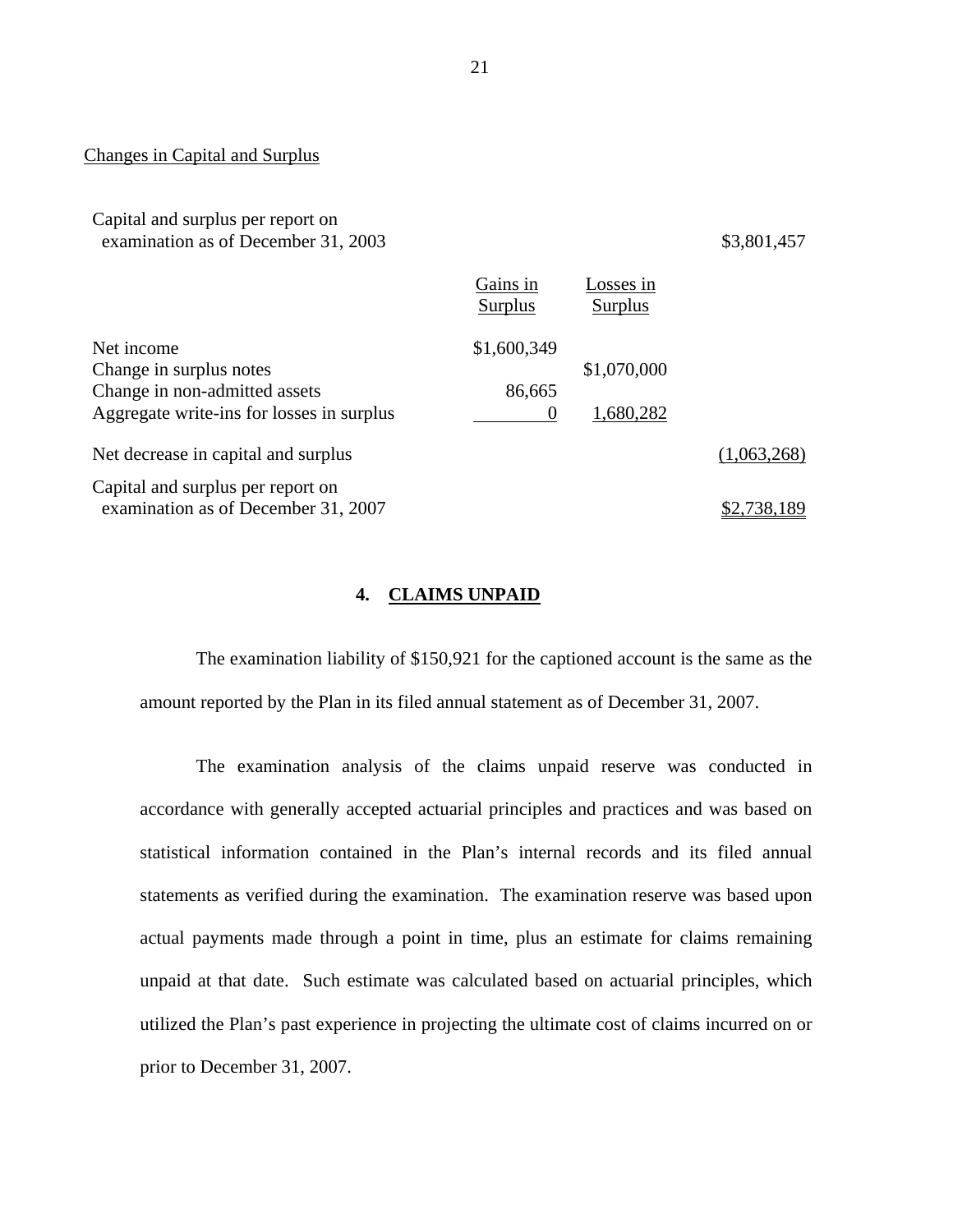## <span id="page-23-0"></span>**5. COMPLIANCE WITH PRIOR REPORT ON EXAMINATION**

The prior report on examination, as of December 31, 2003, contained the following nine

(9) comments and recommendations. Page numbers refers to the prior report on examination:

| TEM NO.          |                                                                                                                                                                                                                                                                                                                  | PAGE NO. |
|------------------|------------------------------------------------------------------------------------------------------------------------------------------------------------------------------------------------------------------------------------------------------------------------------------------------------------------|----------|
|                  | <b>Corporate Matters</b>                                                                                                                                                                                                                                                                                         |          |
| 1.               | It is recommended that the MVPHSC change the composition of its<br>board of directors to comply with Section $4301(k)(1)(A)$ and (B) of the<br>New York Insurance Law.                                                                                                                                           | 6        |
|                  | The Plan has complied with this recommendation.                                                                                                                                                                                                                                                                  |          |
| 2.               | It is recommended that MVPHSC membership hold annual meetings as<br>required by Article II Section 2.02 of its by-laws.                                                                                                                                                                                          | 7        |
|                  | In addition, it is recommended that MVPHSC maintain all minutes of<br>its membership meetings, signed by the Secretary of the Corporation or<br>the Secretary's designee and retained by the Corporation as a<br>permanent record, as required by Section 2.06 of the Plan's by-laws.                            | 7        |
|                  | The Plan has complied with this recommendation.                                                                                                                                                                                                                                                                  |          |
| 3.               | It is recommended that the board of directors of MVPHSC hold an<br>annual meeting and at least one regular meeting every calendar quarter<br>as required by Article III Section 3.06 (a) and (b) of its by-laws.                                                                                                 | 8        |
|                  | The Plan has complied with this recommendation.                                                                                                                                                                                                                                                                  |          |
| $\overline{4}$ . | It is recommended that MVPHSC establish an Executive Committee,<br>and such other standing or special committees as may from time to time<br>be authorized by the board of directors, pursuant to Section<br>$4301(k)(1)(D)$ of the New York Insurance Law and Article VI Section<br>6.01 of the Plan's by-laws. | 9        |

The Plan has complied with this recommendation.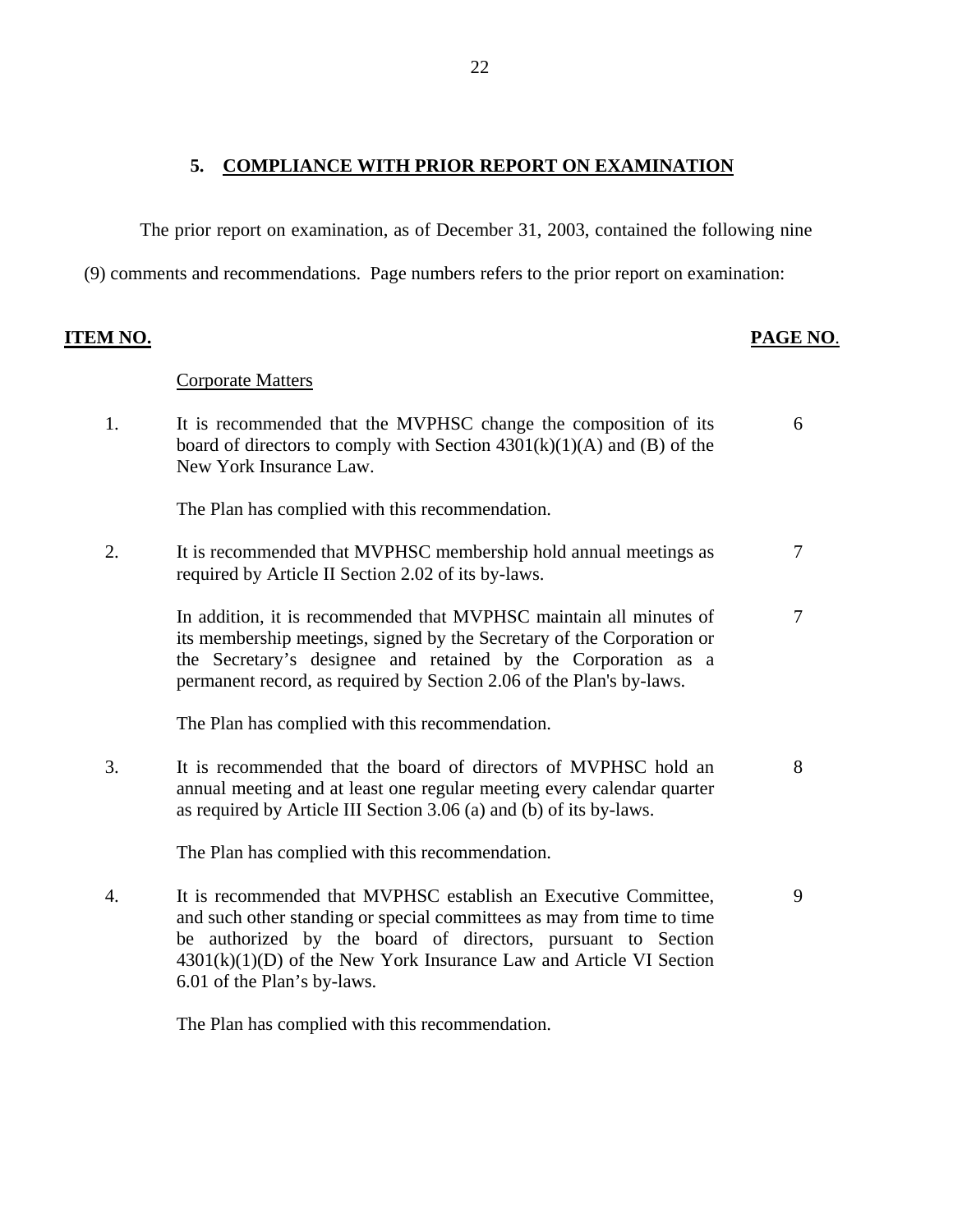|  | PAGE NO. |  |
|--|----------|--|
|  |          |  |

#### **ITEM NO**. **PAGE NO.**

#### Administrative Service Agreement

5. It is recommended that the administrative service agreement between the Plan and MVPHSC be submitted to the Superintendent of Insurance for review as required by Section 1505(d)(3) of the New York State Insurance Law. 12

The Plan has complied with this recommendation.

#### Allocation of Expenses

6. It is recommended that MVPHSC apply the guidelines in New York Insurance Department Regulations 30 (11 NYCRR 20) and 33 (11 NYCRR 91) to revise and update its expense allocation methodology in order to reflect an appropriate allocation among the three expense groupings (i.e., claim adjustment expense, general and administrative expense and investment expense) on U & I, Part 3 of its annual statement. 17

> The Plan did not comply with this recommendation. recommendation in this report under item B. A similar

7. It is recommended that the Plan establish a follow-up procedure applicable to all checks which remain outstanding for six months from the date of issue. 18

The Plan has complied with this recommendation.

#### Uncollected Premiums

8. It is recommended that the Plan comply with the requirement of SSAP No. 6 paragraph 10 and charge bad debt to income. 18

The Plan has complied with this recommendation.

9 It is recommended that the Plan comply with the annual statement instructions and appropriately report its gross premium receivables and non-admitted asset premium receivable on the annual statement. 19

The Plan has complied with this recommendation.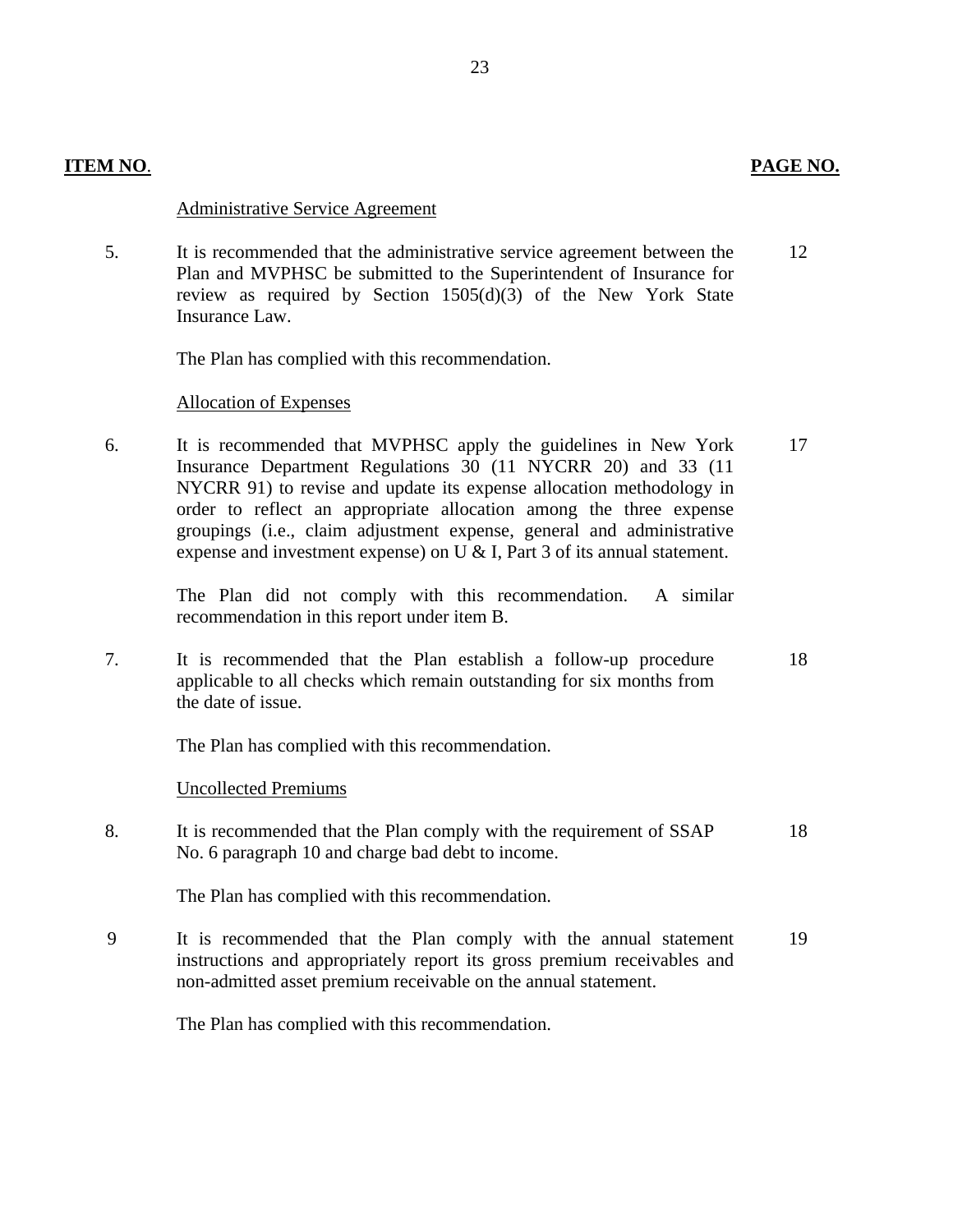### **7. SUMMARY OF COMMENTS AND RECOMMENDATIONS**

#### **ITEM PAGE NO.**

#### A. Holding Company System

It is recommended that the Plan enter into a written consolidated tax agreement with MVPHIC Holding Corporation as required by Section 1505(d) of the New York Insurance Law. It is further recommended that said consolidated tax agreement be constructed in conformity with Circular Letter No. 33 (1979) and that the Plan file such agreement with the New York Insurance Department. 16

#### B. Allocation of Expenses

It is recommended that the Plan apply the guidelines of NAIC SSAP No. 70 and Department Regulation No. 30 by revising and updating its expense allocation methodology in order to reflect an appropriate allocation among the proper annual statement expense groupings within the Underwriting and Investment Exhibit of the Plan's annual statement. 17

#### **Abandoned Property Law**

C. Abandoned Property Law<br>It is recommended that the Plan comply with the (publishing of) notice requirements of Section 1316(3) of the New York Abandoned Property Law. 18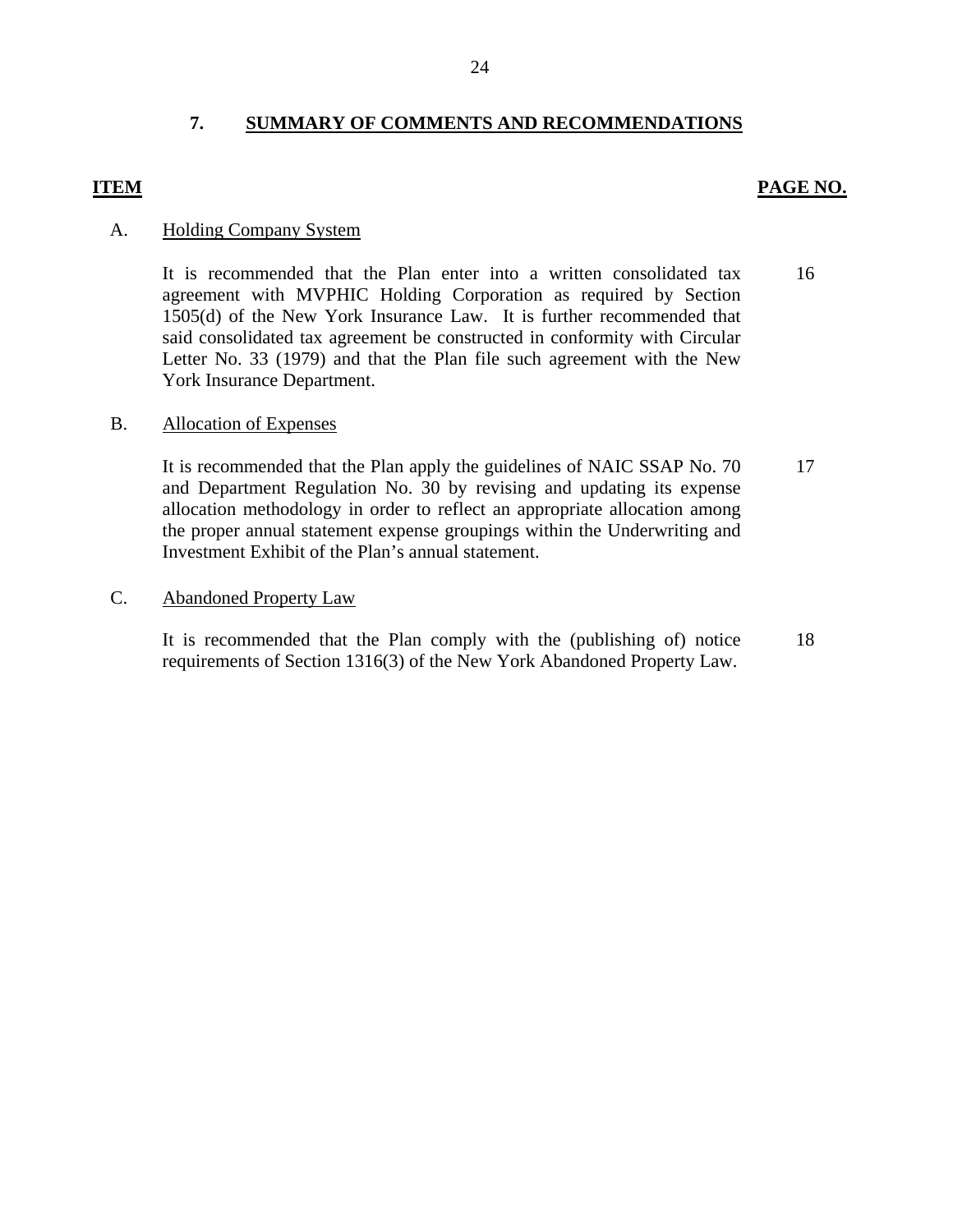Respectfully submitted,

 $\overline{\lambda}$ 

 $\n *W.* Usher$ Associate Insurance Examiner

## STATE OF NEW YORK ) ) SS.  $\lambda$ **COUNTY OF NEW YORK)**

Jeffrey L. Usher, being duly sworn, deposes and says that the foregoing report submitted by him is true to the best of his knowledge and belief.

1 Ushr.

Subscribed and sworn to before me this  $\varphi^{\mathrm{T}}$  day of  $\sim$ lulis 2009.

ra

**SYLVIA D.I.** NOTARY PUL LIC, STATE OF N N YORK **MO ON A OLIAL** iwa ni aust **S COUNTY** ATE I